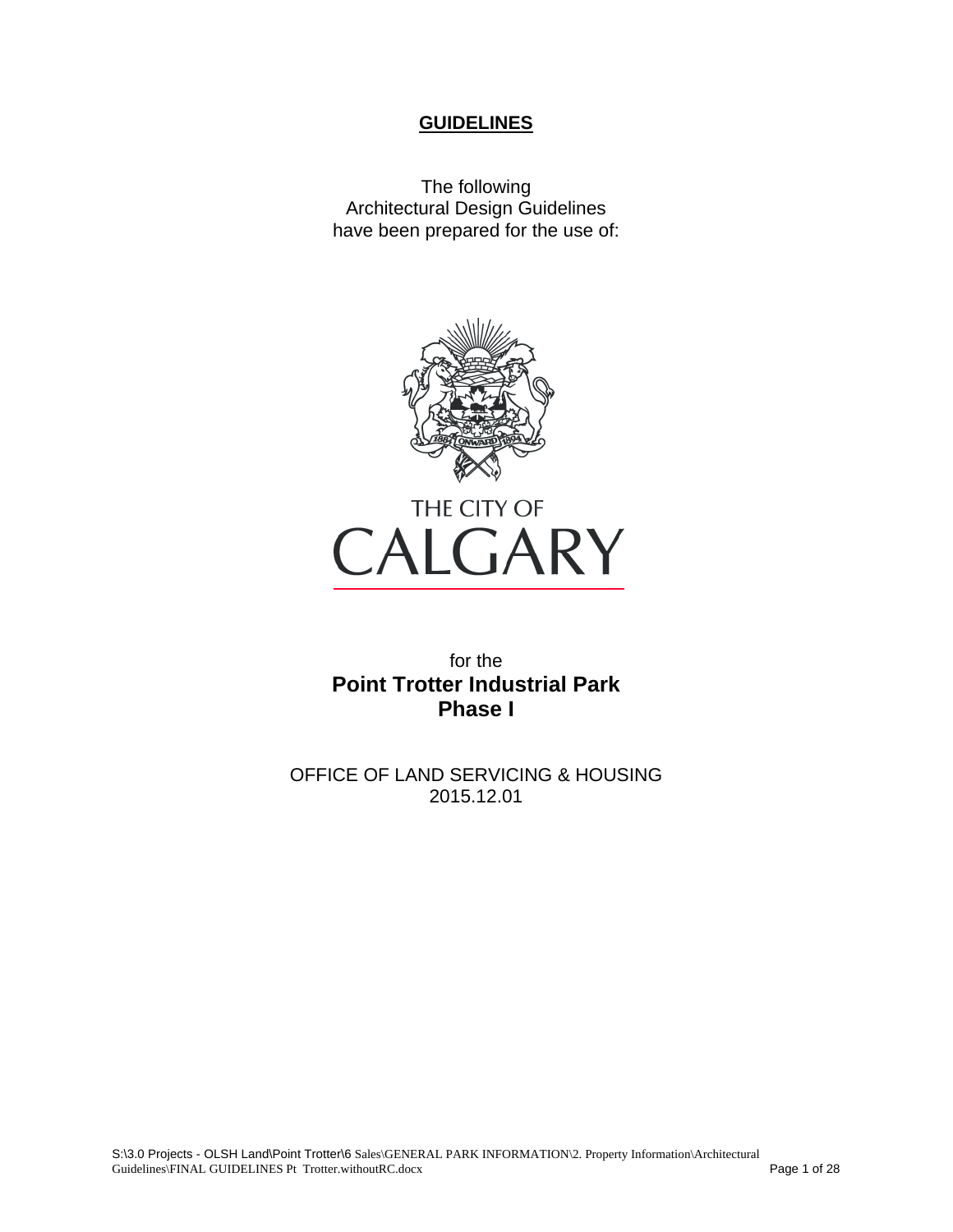## **INTRODUCTION**

The Developer, through OLSH, has established the Guidelines for Point Trotter I (being those lands as shown on Map 1, on pg. 20) to develop higher levels of architecture and design, create an improved and ordered industrial park environment and provide business owners with long term benefits that sustain and support social, economic and environmental vitality.

The Guidelines were created to:

- (a) ensure a high-quality sustainable industrial park development is achieved through augmented requirements above the requirements of LUB 1P2007 and to achieve good quality building and site design;
- (b) conserve resources through sustainable land and building development by purchasers;
- (c) encourage industrial development that represents good urban design and planning, with attention to overall site development and landscaping, building and site safety, and external storage of goods and materials;
- (d) enhance the quality of the industrial park through the incorporation of aesthetic and environmental guidelines for the design of each property within Point Trotter I;
- (e) maintain a standard that links development to property value and enhanced competitiveness; and
- (f) protect owners, lessees and / or tenants of buildings within Point Trotter I against incompatible and improper use of other building sites, and to foster the implementation of high quality improvements for all building sites;

The implementation of the Guidelines will ensure that DRC decisions are transparent, predictable, fair, and cost-effective.

The Guidelines includes two types of criteria: mandatory and encouraged.

Certain terms are used in the Guidelines to indicate priority of the two criteria and the degree of flexibility available to implement a guideline. These terms are explained below:

(a) "shall", "will", and "are required" are the strongest terms used. It addresses high-priority, mandatory items that form the basic framework of the Guidelines and must be followed to ensure compliance with the Guidelines;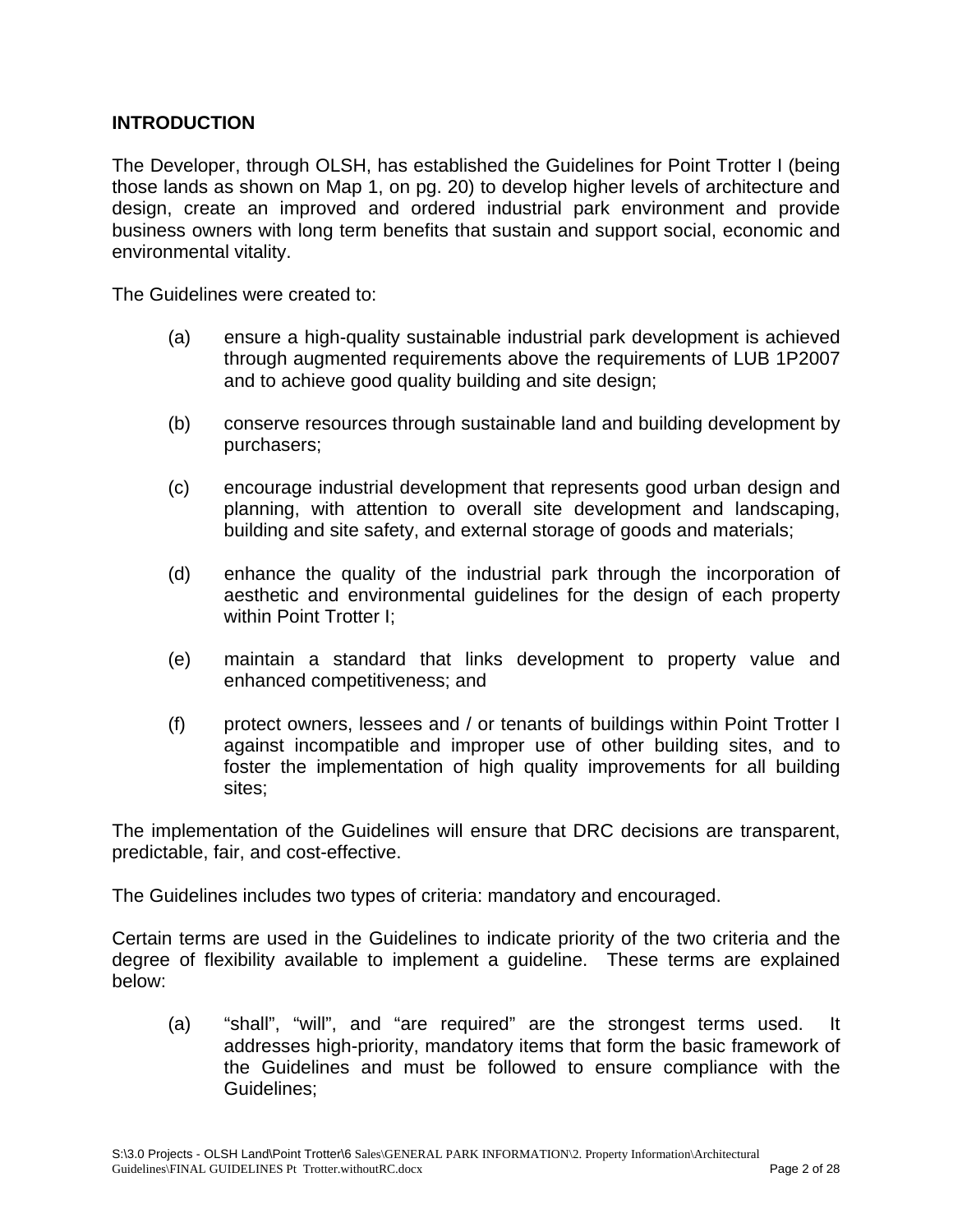(b) "encouraged", "preferable", "preferably", "desirable", "consider", and "encouraged" address lower priority items and generally refer/present ideas or suggestions that augment the higher priority items and are generally used to enhance the Guidelines' intent, but they are not mandatory.

## **1. DEFINITIONS**

- 1.01 In the Guidelines and the introduction, the following words and phrases when capitalized shall have the following meanings:
	- (a) "Architect" means a registered professional architect, licensed to practice in the Province of Alberta;
	- (b) "Consultant" means the Architect or Engineer retained by a Proponent(s);
	- (c) "Development Authority" means the municipal approving authority having jurisdiction and lawfully empowered to make or impose bylaws, rules or regulations with respect to planning and development within Point Trotter I;
	- (d) "DRC" means the design review committee which shall be comprised of those people appointed by OLSH from time to time;
	- (e) "Developer" means The City of Calgary.
	- (f) "DP" means the development permit to be obtained by the owner(s) of the Lot(s) \or any Proponent(s), for any development on the Lot(s);
	- (g) "Engineer" means a registered professional engineer, licensed to practice in the Province of Alberta;
	- (h) "Guidelines" means these architectural design guidelines for Point Trotter I;
	- (i) "Lot(s)" means one or more of the lots in Point Trotter I and are legally described in Appendix "A" attached hereto;
	- (j) "LUB 1P2007" means the *Land Use Bylaw* (1P2007), as may be amended or replaced from time to time;
	- (k) "OLSH" means The City of Calgary, Office of Land Servicing & Housing business unit;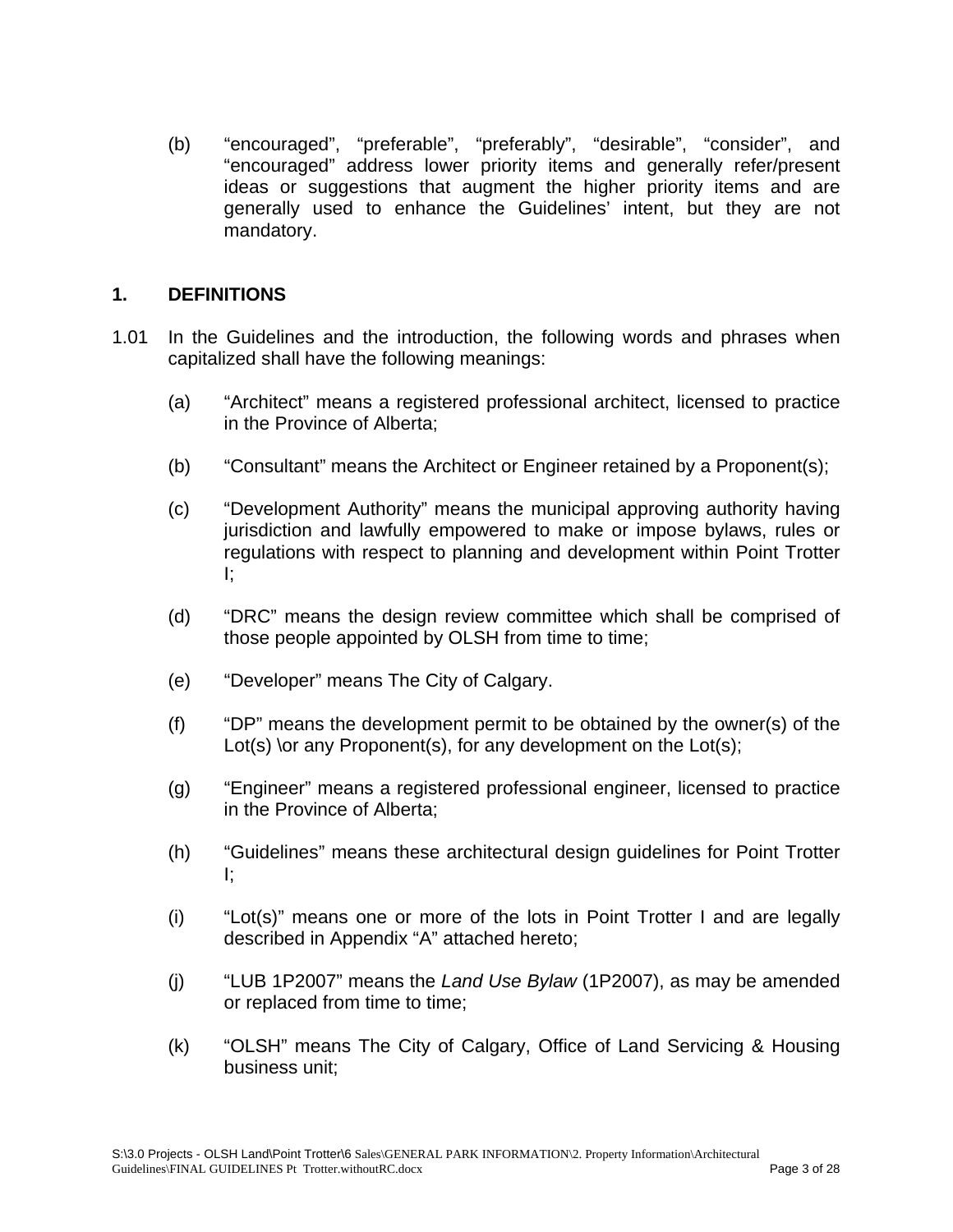- (l) "Proponent(s)" means such party proposing any development on the  $Lot(s);$
- (m) "Point Trotter I" means The City of Calgary's Point Trotter Industrial Park Phase I; and
- (n) "Restrictive Covenant" means this restrictive covenant, which incorporates the Guidelines.

## **2. RESTRICTIVE COVENANT**

- 2.01 The Developer is the registered owner of an estate in fee simple of the Lot(s). The Developer is acting solely as the land developer of Point Trotter I and not in the capacity as the Development Authority.
- 2.02 The Developer is developing a planned industrial development described as Point Trotter I and will be registering the Restrictive Covenant against all the Lot(s) for the purpose of establishing and maintaining the general development and individual character of the Lot(s).
- 2.03 It is the intention of the Developer to control the development of Point Trotter I by means of the restrictions and conditions in the Guidelines and to set these forth as the covenants registered against the Lot(s), which covenants are intended to be common to all the Lot(s) to enhance and protect the value, market desirability, and aesthetic attractiveness of all the Lot(s), to their mutual benefit.

# **3. ROLE OF ARCHITECTURAL DESIGN GUIDELINES**

- 3.01 The Guidelines apply to building and site design of developments in Point Trotter I. The Guidelines are to be adhered to by the Proponent(s). No development shall occur or improvement shall be constructed, placed, altered, erected, maintained or permitted on any Lot(s) unless it complies with the Guidelines, and only if and when it has been approved by the DRC.
- 3.02 Notwithstanding Section 3.01 above, all municipal, provincial or federal developments, including but not limited to developments for fire, police, emergency medical services, shall not be subject to the requirements of the Guidelines.
- 3.03 In addition to compliance with LUB 1P2007, the Proponent(s) shall be required to comply with the Guidelines, even if the Guidelines are more restrictive.
- 3.04 The Developer has assigned the reviewing authority to the DRC. Any notice, request or communication shall be in writing and delivered to the DRC at the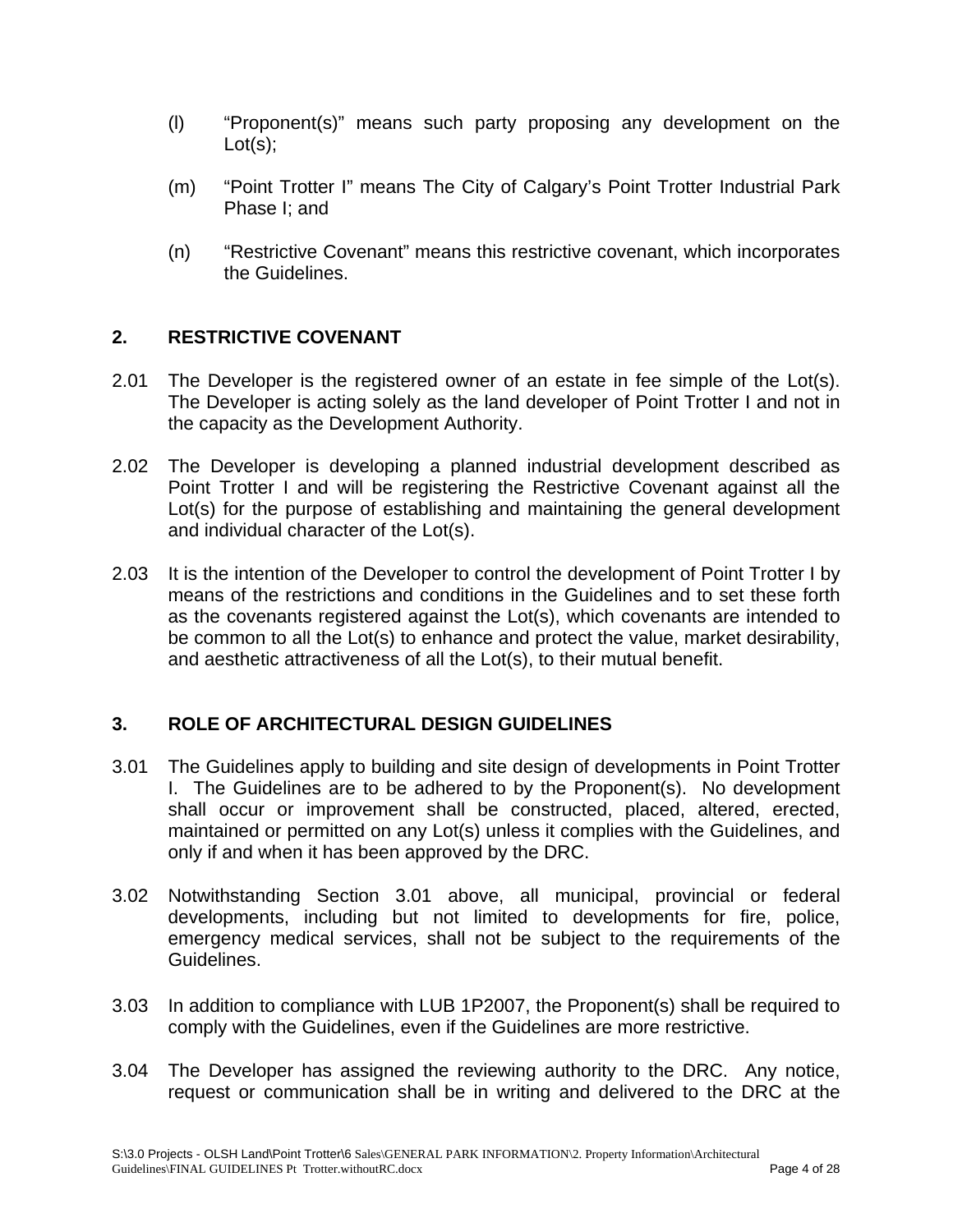following address:

### P.O. Box 2100, Stn. M, #195 Calgary, AB T2P 2M5 or, by facsimile at 403-537-3099.

The principal contact is the Development and Planning Advisor, who may be reached directly at 403-268-8979.

- 3.05 The DRC will monitor the Proponent(s)' adherence to the Guidelines by reviewing and approving documentation required for development within Point Trotter I. The intent of the review(s) is to ensure compliance with the Guidelines' requirements. The DRC shall, at its discretion, interpret the Guidelines, with the fundamental purpose of upholding the intent of the Guidelines.
- 3.06 A copy of, or access to, the Guidelines shall be made available to any Proponent(s) seeking approval for a development on the Lot(s). This information is to be read in conjunction with the information related to engineering matters that was provided as part of the agreement of purchase and sale.
- 3.07 The Proponent(s) shall also provide a copy of the Guidelines to its consultants and construction team prior to constructing any improvement on the Lot(s).
- 3.08 The Consultants and/or construction team are encouraged to contact the DRC to discuss the Guidelines and the review process.
- 3.09 Review and approval by the DRC will be based upon requirements as stipulated within the Guidelines. Submissions will be assessed not only for the quality of the specific proposal, but also for the development's effect and impact upon its neighbours and surroundings. Concern for spatial relationships between buildings and other adjacent elements, and careful consideration of location and treatment of utility and service facilities will be given. Lot ingress and egress may be limited in the interests of efficient traffic flow onto abutting streets.
- 3.10 Fulfillment of the Guidelines and approval of pre-DP submissions by the DRC does not guarantee approval of DP applications by the Development Authority. The Proponent(s) may wish to engage the Development Authority in a preapplication meeting to identify potential issues of the proposed development.

# **4. BASIC REQUIREMENTS AND REVIEW PROCESS**

- 4.01 The following provides an overview of the DRC's review process:
	- (a) a pre-design meeting with the Proponent(s) and the DRC;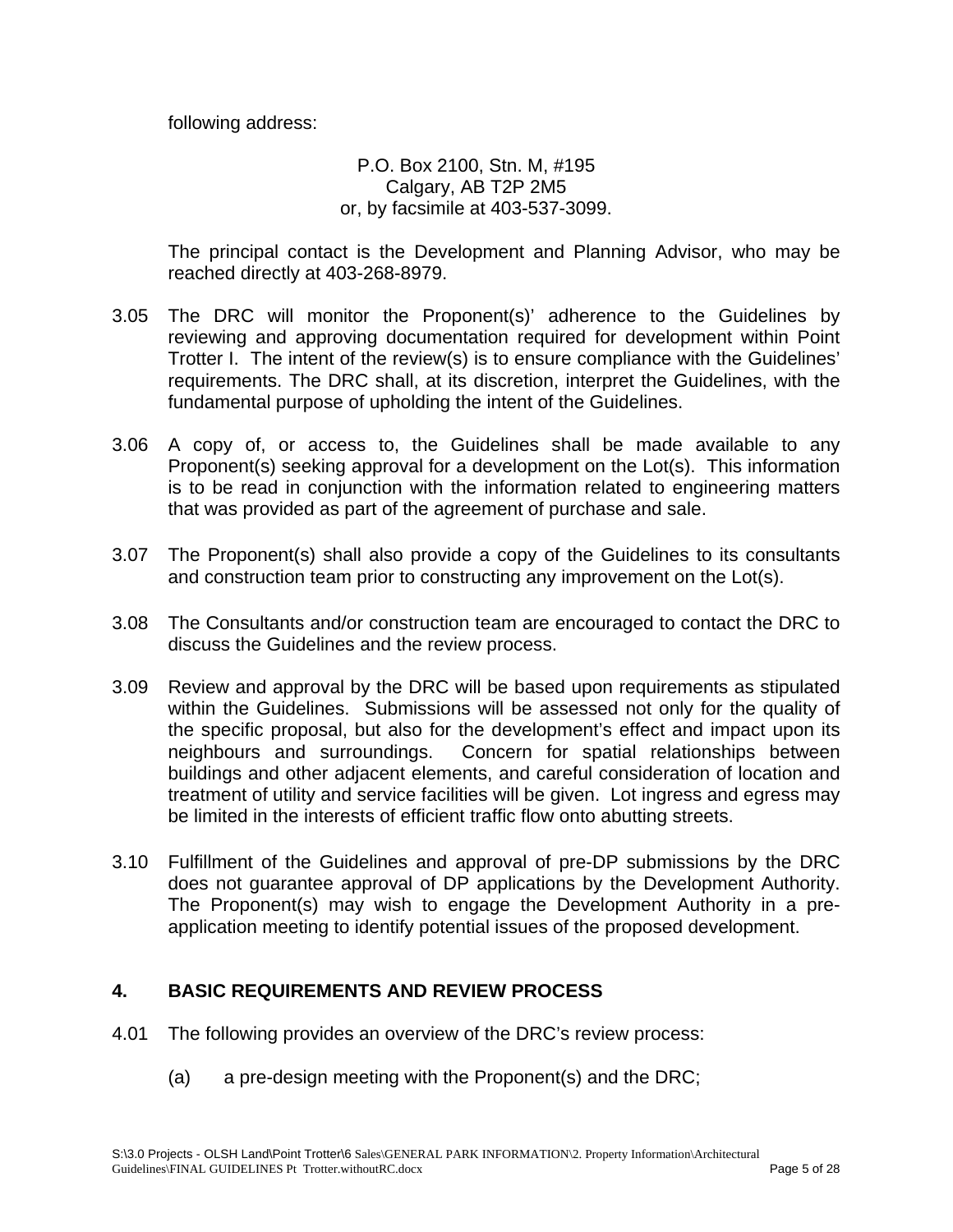- (b) the Proponent(s) will submit the pre-DP application to the DRC;
- (c) the DRC will review the pre-DP application and will provide comments to the Proponent(s);
- (d) upon the DRC's approval of the pre-DP application, the DRC will provide an approval letter to the Proponent(s);
- (e) the Proponent(s) will submit their DP application to the Development Authority which is to include the DRC's approval letter;
- (f) the Development Authority will review the DP application and approve or refuse same; and
- (g) if the Development Authority approves the DP, the Proponent(s) will provide a copy of the approval to the DRC. If the Development Authority refuses the DP, the Proponent(s) must inform the DRC and the Developer.
- 4.02 Proponent(s) shall retain the services of the Consultant to prepare the submissions required for the review process.
- 4.03 Each required submission shall be submitted in legible 11" x 17" format for architectural drawings, and supporting documentation, including a design rationale for the proposed development and project intent. The last submission prior to the DP submission may be in portable document format (PDF).
- 4.04 Each initially submitted set shall be accompanied by a letter of approval or an authorized signature of either the legal owner or occupant of the Lot(s) or the authorized agent thereof.
- 4.05 Application to the Development Authority for the DP may not be made prior to receiving approval in writing from the DRC nor prior to commencing any improvements on the Lot(s) including, but not limited to any construction or installation, clearing, grading, paving, landscaping, buildings, building additions or alterations, and signage.

## **Pre-Design Meeting**

4.06 A pre-design meeting is strongly recommended to provide an overview of the Guidelines' requirements and processes prior to the pre-DP application review. This meeting will help clarify any questions, comments, or concerns a Proponent(s) may have. It is the Proponent(s)' responsibility to make a request in writing to set up a pre-design meeting. The DRC will be available on a limited basis after the pre-design meeting if the Proponent(s) have further questions regarding the Guidelines.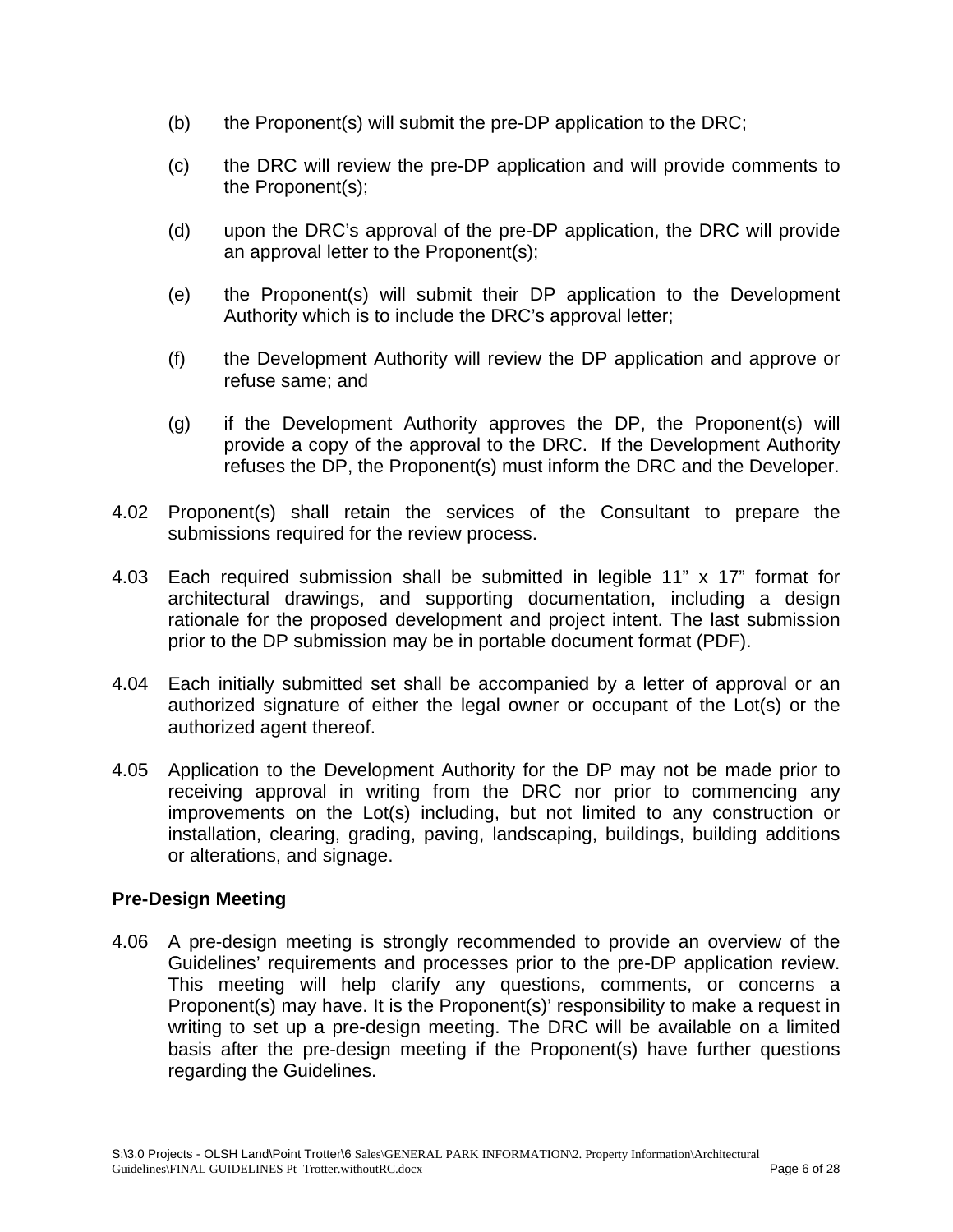### **Pre-DP Application Review**

- 4.07 For the pre-DP application review, the following shall be prepared and submitted by the Consultant:
	- (a) all correspondence and all documentation shall reference both the legal description (lot, block and plan) and municipal address of the Lot(s);
	- (b) if the development is phased, a master plan for phased development will be required for review. It may be submitted prior to or concurrent to submission of the pre-DP application drawings. The extent of phasing and the requirements for the development proposed for each phase shall be clearly identified. Parking and planting ratio requirements shall be met for each phase of the staged development; and
	- (c) submitted drawings must be sufficient to completely convey the full design intent of the development. The submission will be of a quality and completeness equal to that required by the Development Authority for submitting an application for a DP, including the resolution of all outstanding issues identified in the preliminary review(s). The submission set for this review shall include the following:
		- (i) site development plans, including identification and location of all components existing and proposed pertinent to the development – i.e. building(s), parking areas, access and egress points, existing features (hydrants, power poles, light standards, boulevard trees), service and storage areas, rights-of-way, required yard setbacks, waste and recycling enclosure location(s) and design details, transformer location and screening, location of municipal address signage, future trees requiring line assignments within City boulevards, a key plan locating the Lot(s) in the context of adjacent Lot(s) and streets, and all relevant project data with respect to the Guidelines and the LUB 1P2007 requirements;
		- (ii) a coloured landscaping plan and legend including a detailed plant list, planting material sizes and count requirements, berming, amenity space details, fencing details, signage, and lighting;
		- (iii) a rendering which accurately conveys the massing, materials, finishes, colours, and context, and which aids in a more complete understanding of the project;
		- (iv) a true colour image / photo of a material and finish sample board with exterior building finishes. (An actual sample board will not be accepted);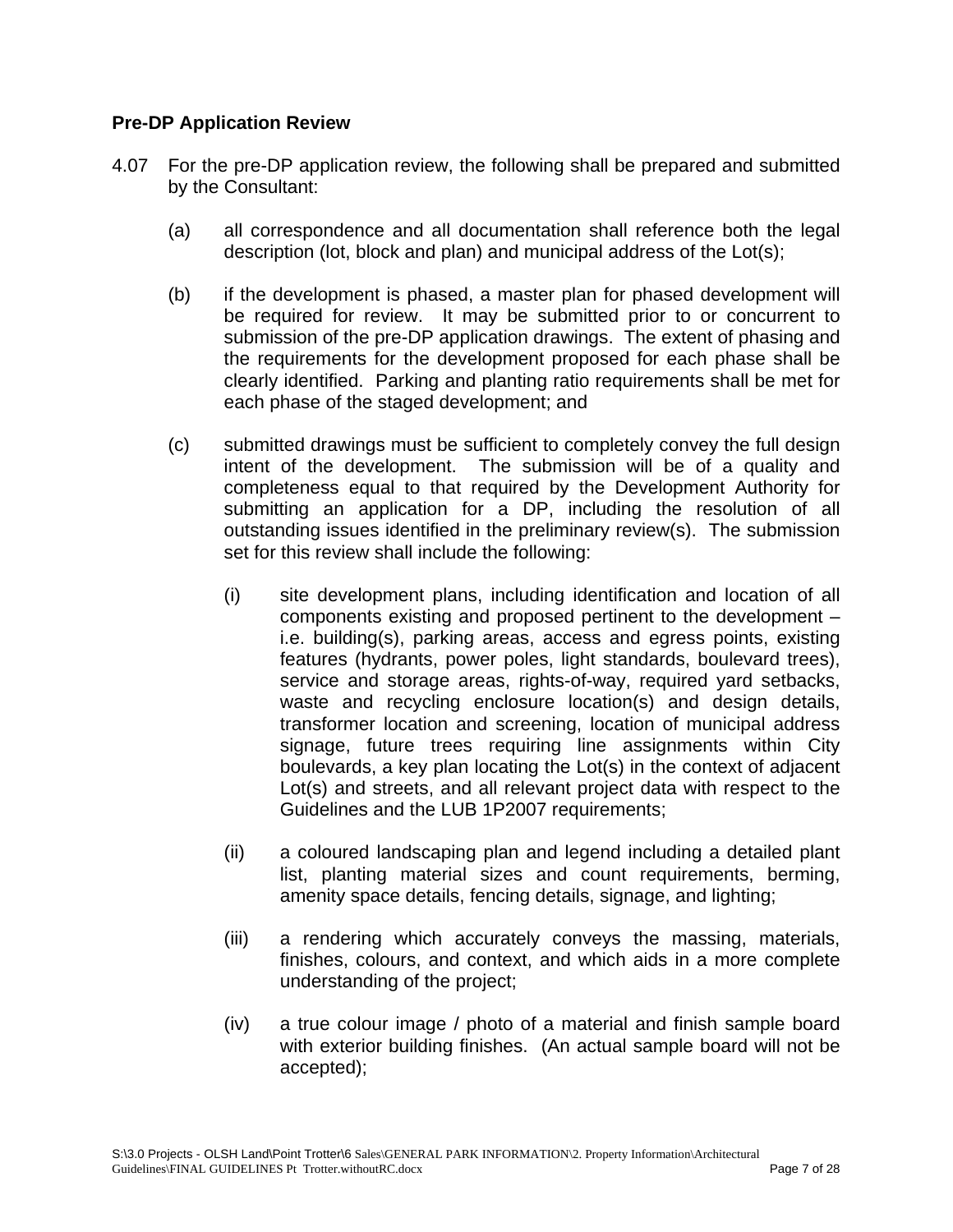- (v) a shadow study, which may also be required;
- (vi) preliminary grading plan demonstrating grading and storm water retention areas;
- (vii) a draft development site servicing plan ("DSSP") prepared by an Engineer, actively engaged in land development or storm water management engineering. This DSSP will be commented on by the DRC only with a view to encouraging adherence to the lot grading conditions of the engineering design and suggest revisions that reduce the cost of the installation of utilities in the street. The Proponent(s) is obligated to deal with OLSH for the "off-site" portion of the service connection installation and the driveways/service connection trench rehabilitation. This review is not part of the Development Authority's process. The Proponent(s) shall still be required to submit the proposed DSSP for approval in accordance with the Development Authority's standard process. It is also important to note that the DSSP consultant responsible for the design remains responsible for all the details on the plan and any conflicts with other infrastructure that is installed prior to DSSP the approval will be the responsibility of the Proponent(s) to resolve;
- (viii) building plan(s) identifying overall dimensions, principal entrance, windows and doors; roof plans including, if applicable, roof-top equipment; and, if applicable, parkade plans;
- (ix) building elevations identifying all exterior materials, finishes, colours, building heights, screening of mechanical equipment, finished grades, and building-mounted lighting;
- (x) building sections shall only be required if site grade conditions are FIVE (5.0%) PERCENT or greater or if there are floor slab elevation changes, which will dictate building sections of a complexity, without which a proper understanding of the project intent would not be possible;
- (xi) proposed outdoor storage areas and screening identifying exterior materials, finishes, colours, building heights, finished grades and building-mounted lighting;
- (xii) an indication of proposed signage details as required by the Guidelines and as required by Part 3 Division 5, Signs of the LUB1 P2007; and
- (xiii) any additional information which the Proponent(s) may deem helpful in demonstrating compliance with the Guidelines.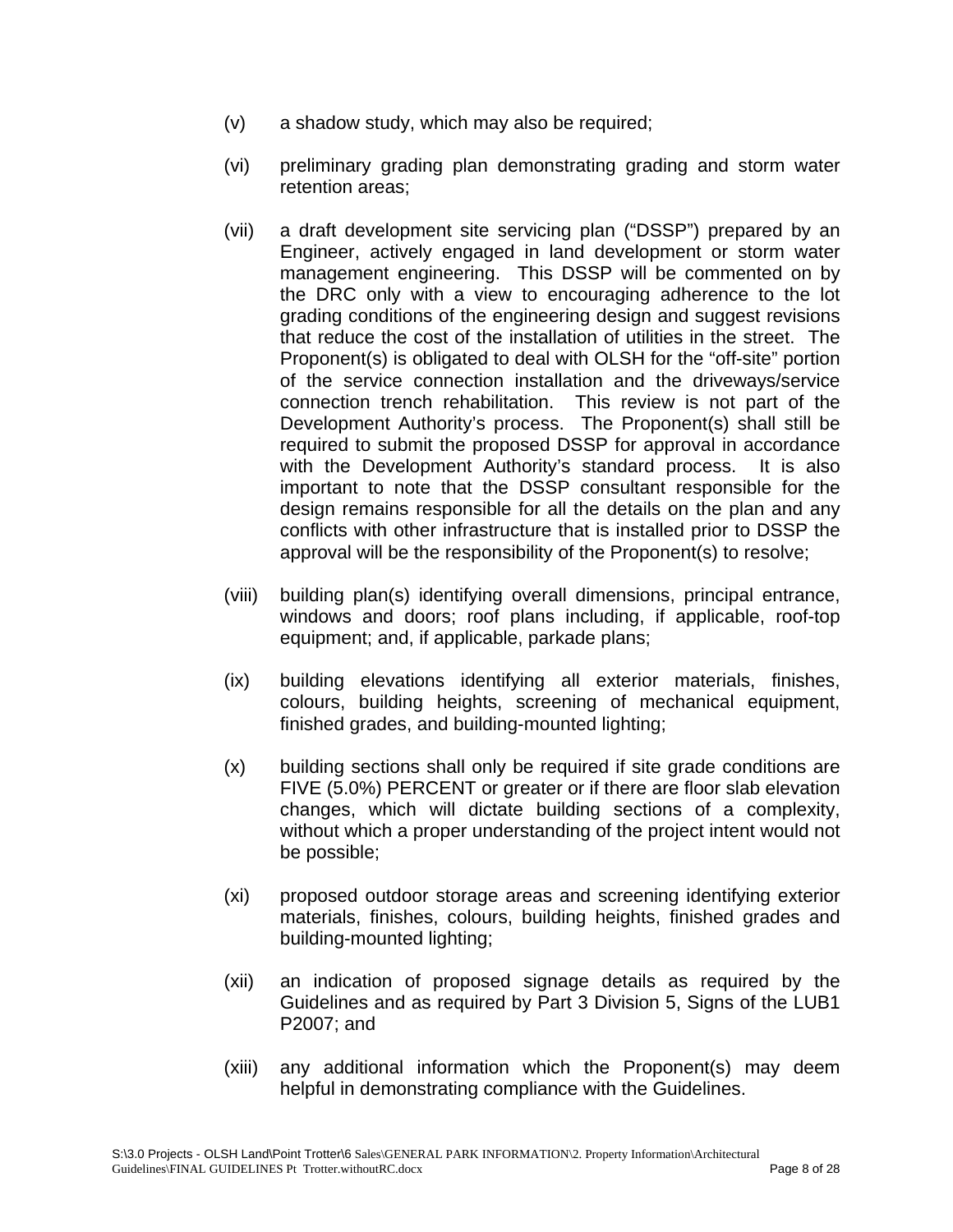- 4.08 The DRC shall complete its final review and provide its comments to the Proponent(s) upon receipt of a complete application as described above.
- 4.09 If approval is not granted, the same provisions as contained herein shall again apply, and the Proponent(s) will revise the documentation and make the modifications or changes required for granting of written approval. Upon approval by the DRC, a copy of such approval shall be submitted with the Proponent(s)' DP application to the Development Authority.
- 4.10 All subsequent revisions to the approved pre-DP drawings during the DP approval process shall be sent to the DRC prior to re-submission to the Development Authority to confirm compliance with the Guidelines' intent.
- 4.11 All subsequent revisions to the approved DP shall be sent to the DRC prior to a re-submission to the Development Authority for additional comments. Changes from the originally approved DP shall be highlighted and identified to the DRC.

#### **Construction Documentation**

4.12 Construction documentation shall conform to the approved DP drawings.

#### **Interpretation and Variance**

- 4.13 Proponent(s) are required to meet or exceed the standards of the Guidelines. Any exceptions are to be approved by the DRC.
- 4.14 The DRC's interest in reviewing submissions is to ensure that compatible development of a quality described within the Guidelines is consistently achieved. When questions of judgment or interpretation arise, the decision of the DRC is final.
- 4.15 The DRC, in its discretion, may allow variances/relaxations of specific requirements. Any such variance/relaxation granted is so granted mindful of the collective benefit within the overall development of Point Trotter I, and is not to be construed as precedent setting. Any such variance/relaxation by the DRC shall not be construed as a variance/relaxation in favour of any other development on any other Lot, nor a variance/relaxation of any other restrictions or conditions contained within the Guidelines.
- 4.16 The DRC reserves the right to amend the Guidelines if economic indicators and market conditions warrant the amendment. Any amendments made will be mindful of the collective benefit within the overall development of Point Trotter I.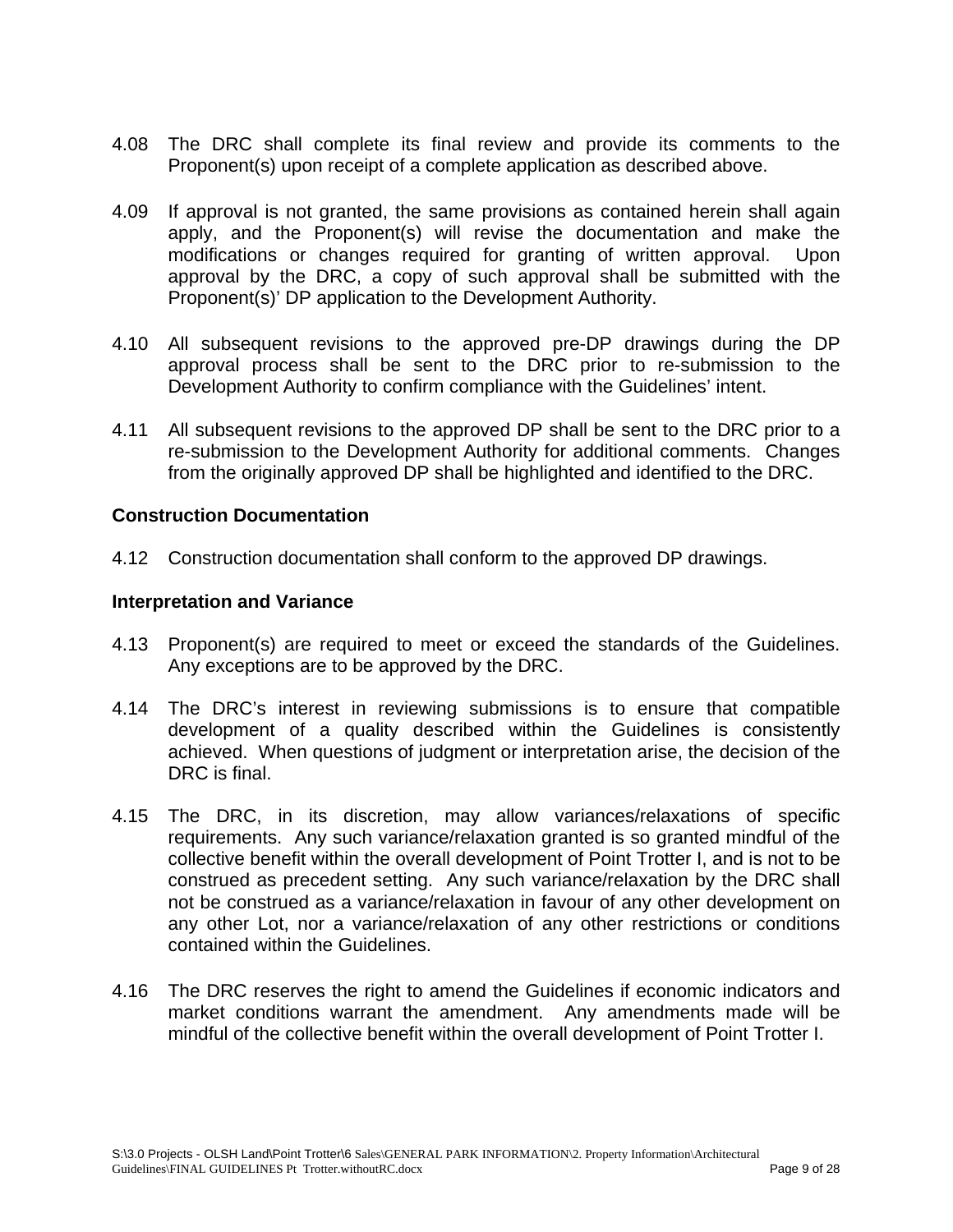## **DRC and Developer not Liable for Approval**

- 4.17 The DRC and the Developer shall not be liable for any loss, expense, damage, action, claim or proceeding suffered, incurred or brought against any person on account of:
	- (a) the approval or disapproval of any plans, drawings and documentation, whether or not in any way defective;
	- (b) the development of any Lot(s); or
	- (c) the construction of any improvement, or performance of any work, whether or not pursuant to approved plans, drawings and any other documentation.
- 4.18 Any approval(s) given by the DRC for any plans, drawings, and documentation submitted during the DRC's review process, shall not be evidence of approval or confirm compliance with any bylaws, codes, laws, or requirements of the Development Authority.
- 4.19 Prior to development, each Proponent(s) shall ensure compliance with current applicable bylaws, codes, or laws, and is responsible for acquiring such required approvals from the Development Authority.

#### **No Action Against DRC**

4.20 No action shall lie against the DRC or the Developer for any damages for breach of any one or more of the requirements of the Guidelines or of the covenants contained within the Guidelines, and this shall constitute an absolute defense to any such action and may be pleaded as such.

#### **5. DEVELOPMENT PERMIT REQUIREMENTS**

5.01 The Proponent(s) must apply for and obtain a DP from the Development Authority prior to obtaining a building permit. The Development Authority may set out further conditions for the development which may be in addition to the requirements in LUB 1P2007 and the Developer's Guidelines.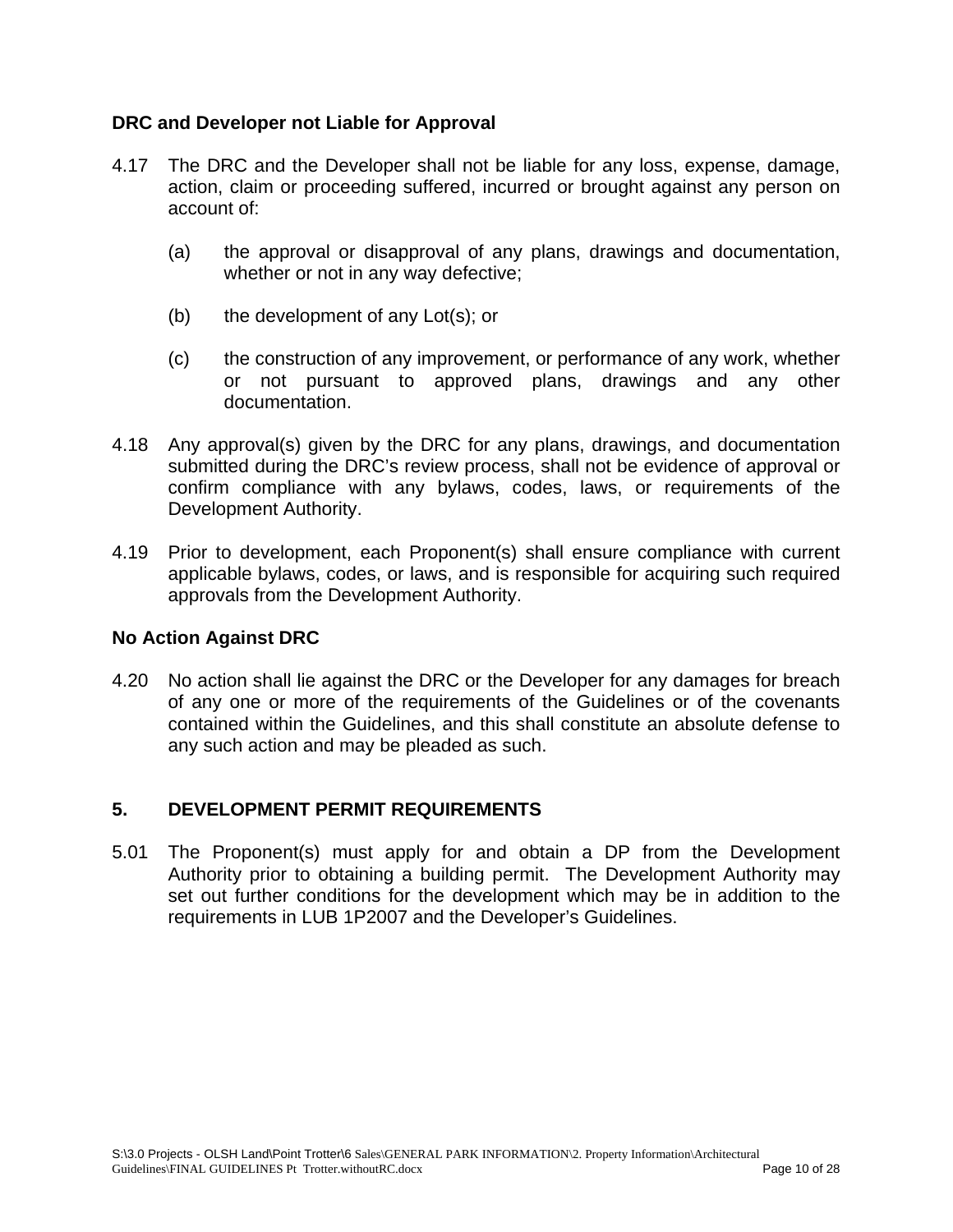

## **MAP 1: POINT TROTTER I DEVELOPMENT STRATEGY**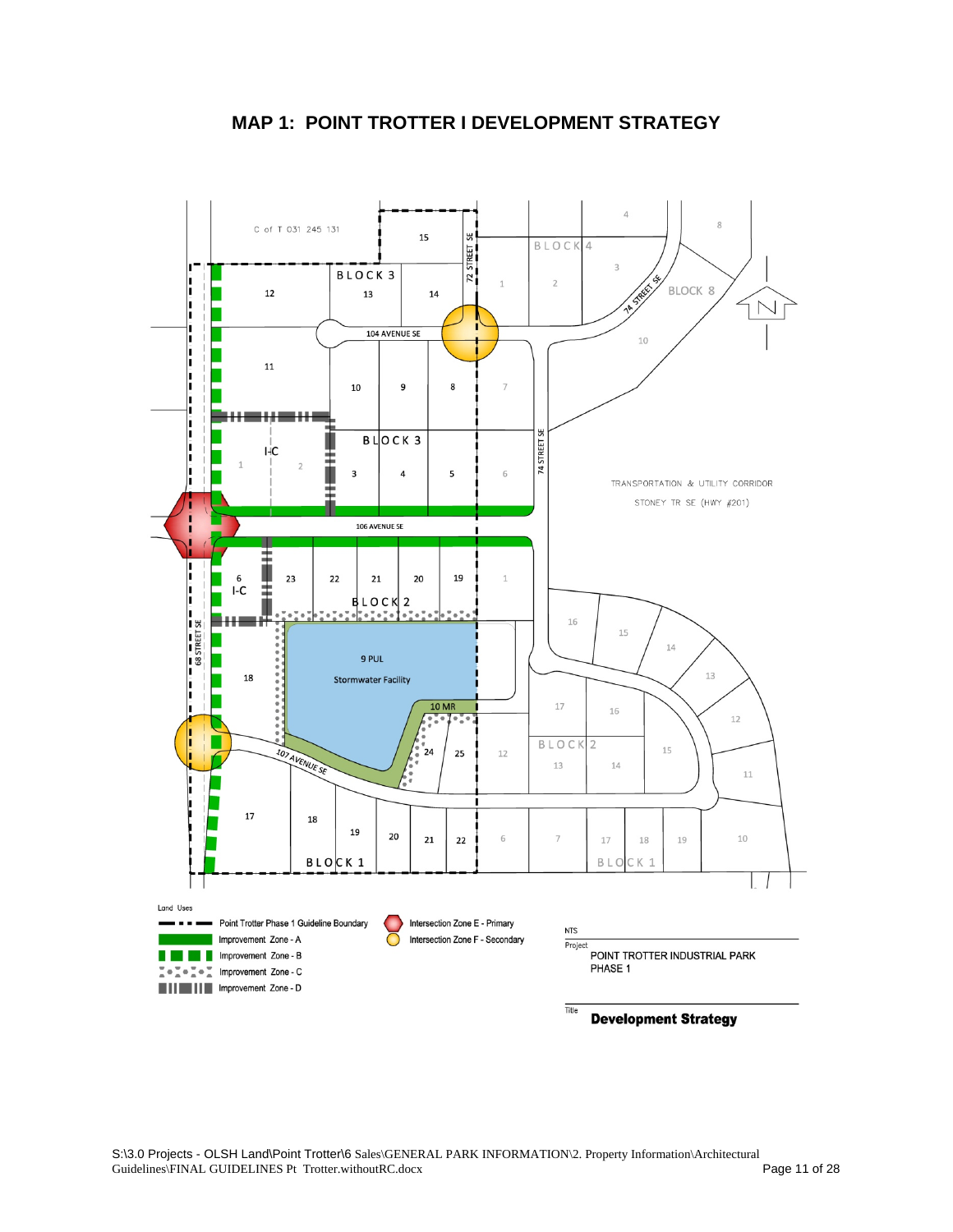## **6. OUTLINE PLAN AND DEVELOPMENT STRATEGY MAP**

- 6.01 Refer to Map 1 (pg. 20), for the development concept for the subject areas.
- 6.02 All new construction, any additions visible to the public and all major exterior alterations shall comply with the applicable design criteria stipulated within the Guidelines. Minor changes to the exterior of buildings such as door or window additions, temporary construction buildings, and modifications to existing landscaped areas or parking lots, where no additional enclosed area is added, are exempt from the Guidelines. For partial modifications to buildings and Lot(s), the Guidelines shall only apply to those modified areas.

## **7. IMPROVEMENT AND INTERSECTION ZONES AFFECTING PRIVATE LAND**

- 7.01 Certain Lot(s) shall be considered improvement and intersection zones, where an elevated level of quality and design is required to place emphasis either on the location or the intersection where the Lot(s) are situated.
- 7.02 Improvement Zone A, as shown outlined on Map 1 (pg. 20), all setback areas along 106<sup>th</sup> Avenue SE shall:
	- (a) with the exception of driveway crossing(s), have a contiguous yard setback;
	- (b) have mound berming extending the full length of the setback area excluding any requirements for utility rights of way and driveway crossing(s); and
	- (c) be landscaped at a ratio of ONE (1.0) tree for every THIRTY FIVE (35.0  $m<sup>2</sup>$ ) SQUARE METRES within the front yard setbacks.
- 7.03 Improvement Zone B, as shown outlined on Map 1 (pg. 20), all Lot(s) backing onto, facing or are adjacent to 68<sup>th</sup> Street SE shall:
	- (a) with the exception of driveway crossing(s), have a contiguous yard setback;
	- (b) have mound berming extending the full length of the setback area excluding any requirements for utility rights of way and driveway crossing(s);
	- (c) have those façades facing the perimeter transportation corridors utilize the same predominant architectural and design elements of the principal building façade. Architectural and design elements include, but are not limited to, building materials and colours, lighting, articulation, and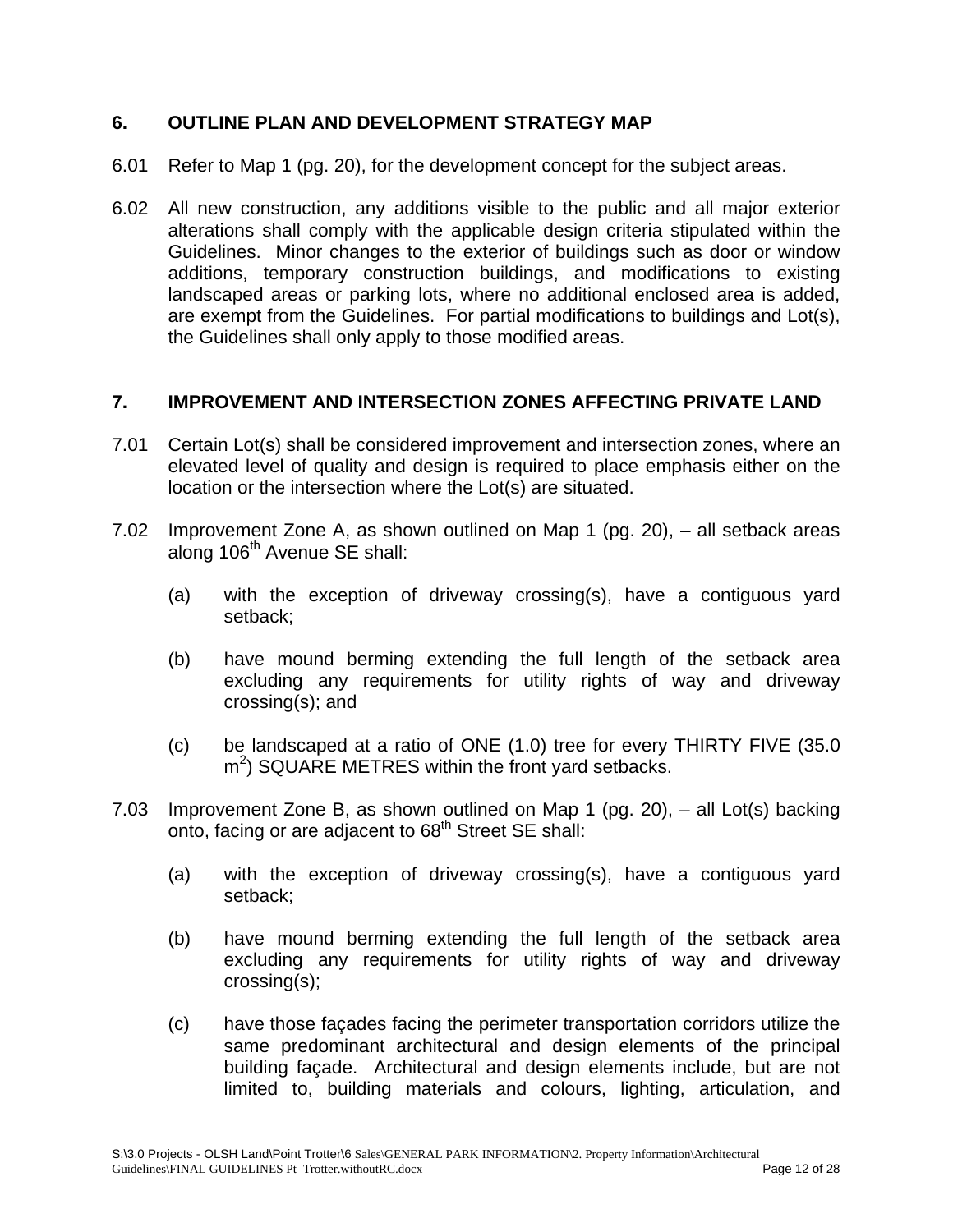landscaping;

- (d) not incorporate pre-engineered or portal frame structures without significant design upgrades (see Section 10.01); and
- (e) have any free standing signage to comply with Article 14.
- 7.04 Improvement Zone C, as shown outlined on Map 1 (pg. 20), all Lot(s) flanking or backing onto the storm pond or municipal reserve) shall have those façades facing the storm pond or municipal reserve utilize the same predominant architectural and design elements as the front façade. Architectural and design elements include, but are not limited to, building materials and colours, lighting, articulation, and landscaping.
- 7.05 Improvement Zone D, as outlined on Map 1 (pg. 20), Lot(s) of a different land use that share a common property line shall:
	- (a) where a Lot(s) is designated as I-G District, as per LUB 1P2007, the setback area that shares a property line with Lot(s) designated as an I-C District, as per the LUB 1P2007, will:
		- (i) be a soft surfaced landscaped area;
		- (ii) provide a minimum of ONE (1) tree and TWO (2) shrubs:
			- A. for every THIRTY (30  $\,\mathrm{m}^2$ ) SQUARE METRES; or
			- B. for every THIRTY FIVE  $(35 \text{ m}^2)$  SQUARE METRES, where irrigation is provided by a low water irrigation system; and
		- (iii) provide trees and shrubs planted in a linear arrangement along the length of the setback area;
	- (b) where a Lot(s) is designated as I-C District, the setback area that shares a property line with a Lot designated as I-G District will:
		- (i) be a soft surfaced landscaped area;
		- (ii) provide a minimum of ONE (1) tree and TWO (2) shrubs:
			- A. for every THIRTY (30  $m^2$ ) SQUARE METRES; or
			- B. for every THIRTY FIVE  $(35 \text{ m}^2)$  SQUARE METRES, where irrigation is provided by a low water irrigation system; and
		- (iii) provide trees and shrubs planted in a linear arrangement along the length of the setback area;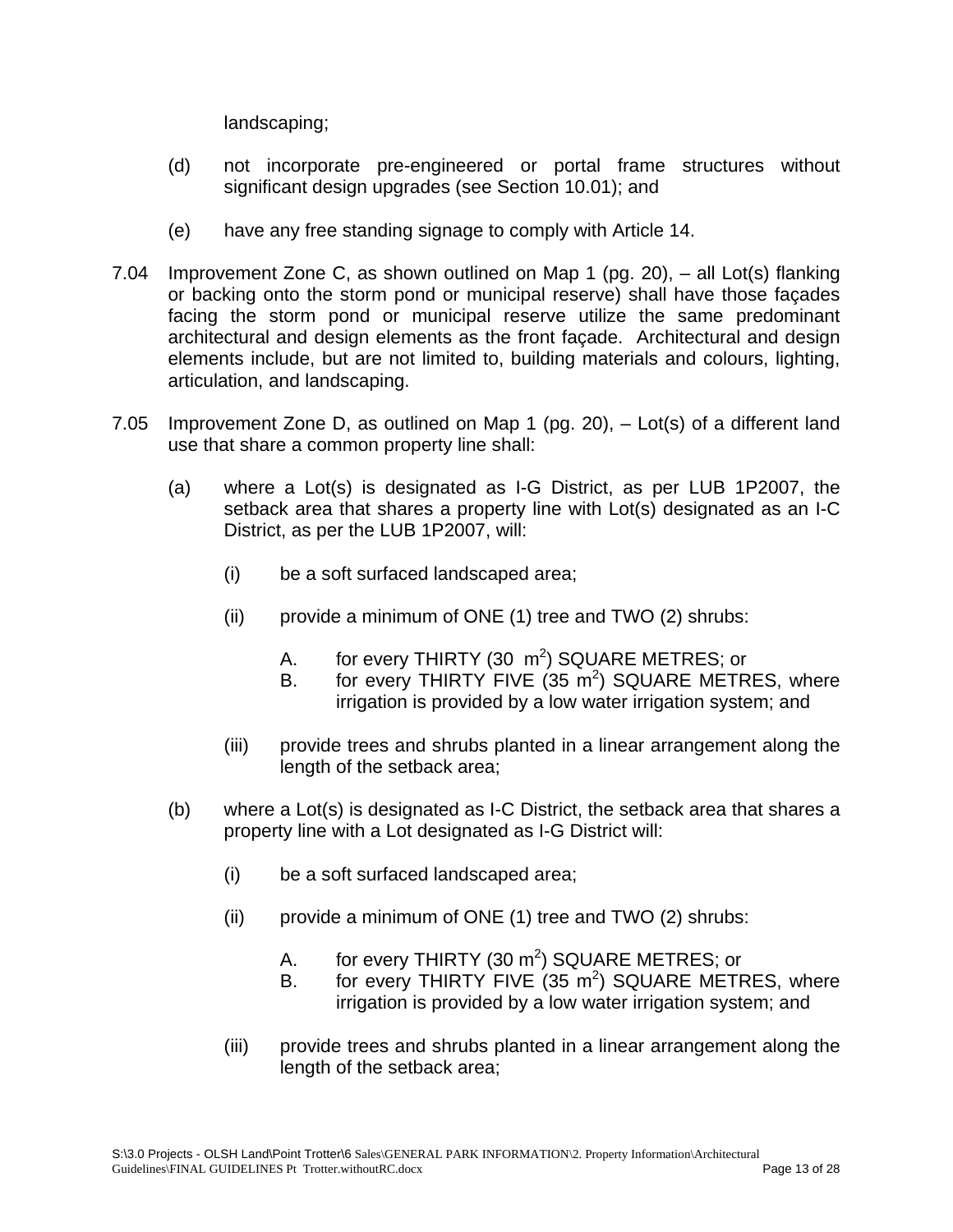- (c) where façades of I-G District Lot(s) are visible from an adjacent I-C District, the Proponent(s) shall utilize the same predominant architectural and design elements as the front façade. Architectural and design elements include, but are not limited to, building materials and colours, lighting, and articulation;
- (d) where bay doors, loading docks, outdoor activities, and equipment are located between the building and a shared common property line of Lot(s) with a different land use, they are to be screened from view by additional landscaping. For this, the intervening setback area will:
	- (i) be increased to a minimum depth of TWO  $(2.0 \text{ m}^2)$  SQUARE METRES;
	- (ii) be a soft surfaced landscaped area;
	- (iii) provide a minimum of ONE (1) tree and TWO (2) shrubs:
		- A. for every THIRTY (30.0  $m^2$ ) SQUARE METRES; or
		- B. for every THIRTY FIVE (35.0  $m^2$ ) SQUARE METRES, where irrigation is provided by a low water irrigation system; and
	- (iv) provide trees and shrubs planted in a linear arrangement along the length of the setback area; and
- (e) where storage of equipment, goods, materials or supplies is outside of a building and between the building and a shared common property line of Lot(s) with a different land use, if the storage area is more than FIVE (5.0 m) METRES from the common property line, such storage area shall have a maximum height of TWELVE (12.0 m) METRES.
- 7.06 Intersection Zone E, as outlined on Map 1 (pg. 20) primary gateway intersection shall:
	- (a) accommodate the Developer's requirements for gateway elements within an area minimally equal to a SEVEN AND A HALF (7.5 m) METRE triangle measured from the corner with as much as an additional TWO AND A HALF (2.5 m) METRES inboard of that corner setback;
	- (b) have landscape designed to provide a significance to the point of entry to Point Trotter I;
	- (c) provide landscaping that consists of an effective combination of trees, shrubs and ground cover consisting of grass; and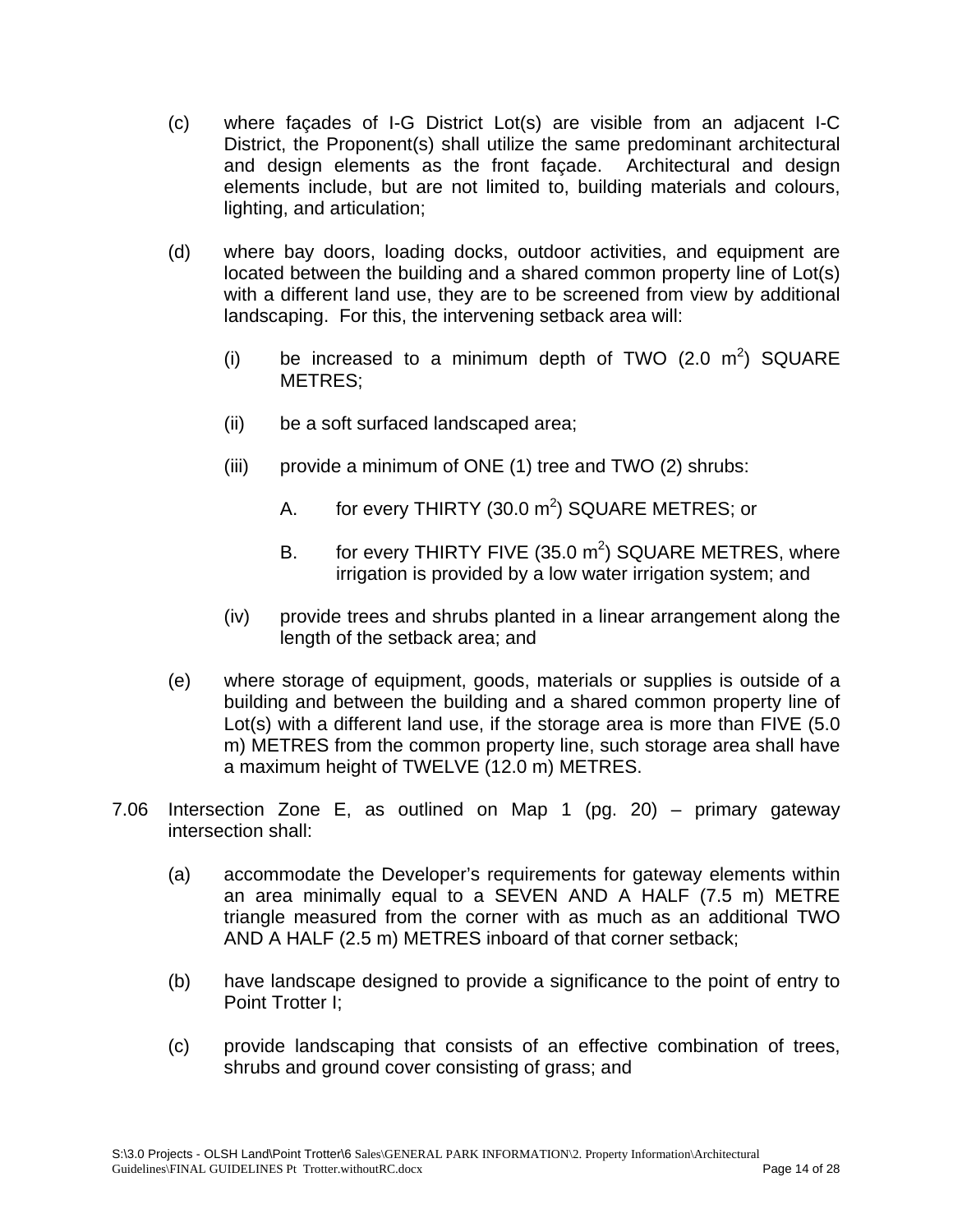- (d) provide approved dry landscaped materials designed to not impede corner visibility.
- 7.07 Intersection Zone F, as shown outlined on Map 1 (pg. 20) Secondary Intersection shall:
	- (a) accommodate the Developer's requirements for gateway elements within an area minimally equal to a FIVE (5.0 m) METRE triangle measured from the corner with as much as an additional TWO AND A HALF (2.5 m) METRE inboard of that corner setback;
	- (b) provide landscaping that consists of an effective combination of trees, shrubs and ground cover consisting of grass;
	- (c) provide approved dry landscaped materials designed so as not to impede corner visibility; and
	- (d) provide a cluster tree and shrub planting strategy.

#### **8. Sustainable Development Requirements**

- 8.01 The concepts of "sustainable building" and "sustainable site" design are required to support sustainable goals and objectives of the Guidelines.
- 8.02 All industrial building developments in Point Trotter I shall qualify for Leadership in Energy and Environmental Design (LEED®) Canada certification from the Canadian Green Building Council (CaGBC). Certification will either be in the New Construction (NC) or the Core and Shell Development (CS) rating system. More information on LEED® and CaGBC can be found at http://www.cagbc.org/.
- 8.03 LEED® Canada certification is not mandatory, but qualification for LEED® Canada certification is. The Proponent(s) shall identify which LEED® Canada Rating System (NC or CS) and which certification equivalency or level the development is targeting.
- 8.04 Whether the Proponent(s) will pursue LEED® certification or seek to qualify for certification, the Proponent(s) shall complete and submit a LEED® credit checklist to the DRC based on the applicable LEED® standard at the time of development.

#### **9. Site Design Guidelines**

9.01 New development shall in all ways enhance the character of its surrounding area through quality architecture, enhanced landscaping, and appropriate and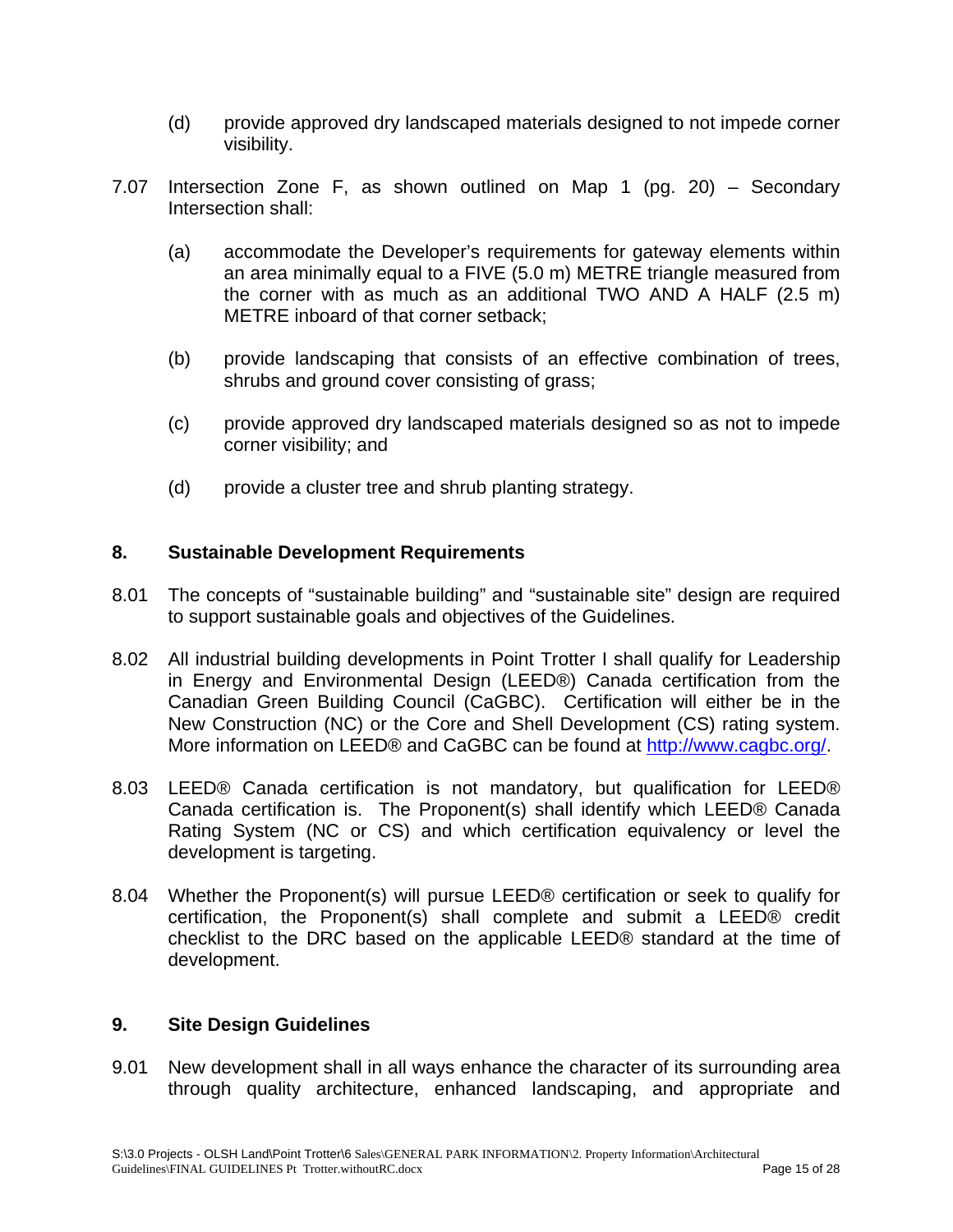considered site configuration. Furthermore, a "thread of continuity" shall exist throughout Point Trotter I in order for any sense of community or a controlled development to be perceived as evident.

As a result, the following site designs are required:

- (a) buildings, parking areas and driveways, landscaping, outdoor storage and other outdoor operation functions shall be configured to minimize the aesthetic impacts visible from the street;
- (b) buildings shall be oriented so that building entrances, office areas, and pedestrian-scaled amenities are visible from the street;
- (c) noise and / or odour generating functions on the Lot(s), such as service lanes and loading zones, dumpsters and compactors, guard dogs, loudspeakers, etc., shall not be situated so as to negatively impact adjacent Lot(s), and, if they exist, a sufficient buffer space, mechanical dampening and landscaping shall be incorporated to successfully mitigate such negative impact;
- (d) where reasonable, customer and staff vehicular traffic and parking shall be separated from truck loading access;
- (e) an outdoor employee area shall be provided and connected via a walkway system to the principal building(s). Employee areas are to provide seating capability and landscaping as appropriate to the application;
- (f) those Lot(s) which occupy nodal locations within Point Trotter  $I i.e.,$ entranceways to the park, corner Lot(s), or intersections – shall be designed commensurate with their high visibility in the overall development;
- (g) the location and design of communication towers will be subject to review by the DRC. Preferred locations will be located at the rear of Lot(s); and
- (h) corner Lot(s) shall be sited and designed to address adjacent public streets.

## **10. Building Form and Character**

0.01 Building design, materials and exterior finishes, colours, and landscaping shall support the creation of an attractive industrial environment and shall conform to the provisions of the Guidelines. The Guidelines are provided to ensure all buildings within Point Trotter I meet the basic requirements represented within this section, including integration of the design of all structures within the overall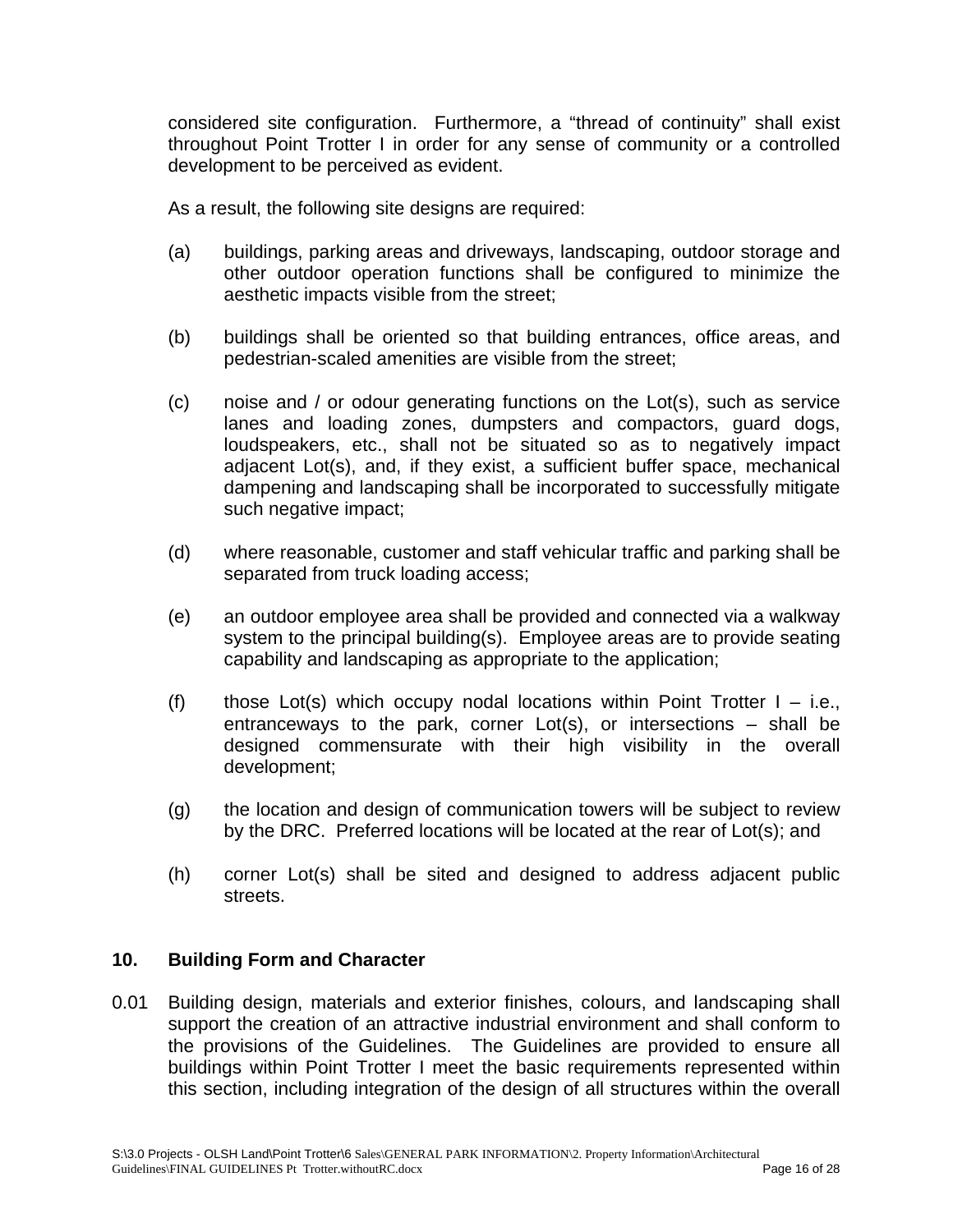site design, and the use of materials deemed suitable and recommended by the DRC. The basic guidelines are outlined as follows:

- (a) all façades shall have architectural expression including plane articulation, and controlled changes of material, texture and colour;
- (b) principal entrances shall be oriented to the street and well-defined;
- (c) front façades shall be designed with a minimum of SIX (6) architectural and design elements to create visual interest. Architectural and design elements include, but are not limited to, building materials and colours, lighting, and articulation;
- (d) all colours and branding schemes shall be approved by the DRC;
- (e) blank walls on any façade shall not be permitted;
- (f) entries visible from the street shall be defined architecturally through the use of at least THREE (3) architectural and design elements such as, but not limited to, building materials, colours, lighting, and hard and soft landscaping;
- (g) in multi-building complexes, a consistent architectural concept shall be maintained through the use of complimentary building designs, materials and colours;
- (h) all mechanical, electrical, pollution control or waste handling equipment ancillary to the building shall be screened from view and from public rights of way;
- (i) buildings shall have end of trip facilities;
- (j) lighting energy demand shall be provided through high efficiency luminaires;
- (k) outdoor lighting shall be designed to minimize the amount of light produced;
- (l) when practical, facades shall have a generous percentage of windows and openings;
- (m) parapet height and variation shall not be arbitrary;
- (n) all fans, vents, and any roof-top mechanical equipment shall be:
	- (i) located in a manner to minimize the distraction they create from the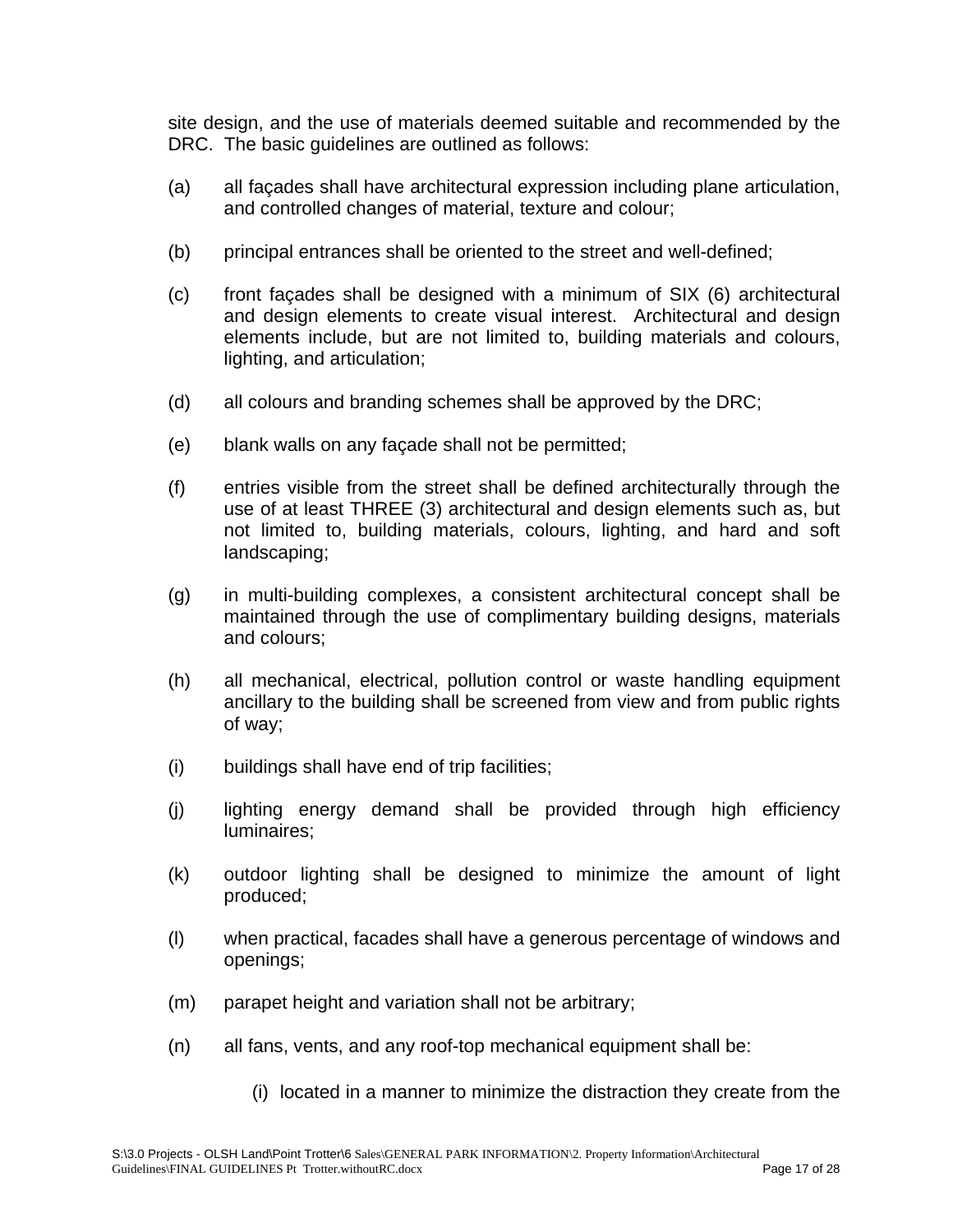attractiveness of the architecture;

- (ii) screened from public view; and
- (iii) hidden by screening designed as an integral part of the building; and
- (o) pre-engineered buildings are strongly discouraged. However, if used, they shall be subject to a review by the DRC of their design, pattern, colour and choice of materials to ensure compatibility with surrounding buildings and with the intent and spirit of the Guidelines.
- 0.02 In addition to the mandatory form and character elements above, the following elements are encouraged:
	- (a) natural lighting to provide a significant part of the building illumination strategy;
	- (b) the use of glass, particularly in areas where the impact of natural daylighting would have most benefit to building occupants, for the office and the warehouse / workshop / manufacturing components of the building(s); and
	- (c) the use of durable exterior materials / envelope.

## **11. Parking, Circulation and Service Facilities**

- 11.01 Vehicular and pedestrian circulation within the Lot(s) shall be designed to function efficiently to reduce conflict between vehicles and pedestrians. On-site parking and circulation shall be designed to enhance the pedestrian experience using the following guidelines:
	- (a) pedestrian walkways shall be separated from vehicular traffic and be clearly demarcated;
	- (b) landscape buffers shall always be provided between parking lots and public streets;
	- (c) appropriate landscaping buffers between parking lots and buildings shall be provided where there are no conflicts between building entrances, and electrical and/or mechanical structures. At minimum, these buffers shall be a minimum of TWO AND SEVENTY-FIVE HUNDREDTH (2.75 m) METRES wide, whether only landscaping or when equal to the width of the sidewalk with the exception of staff parking in side or rear yards adjacent to a building façade without doors or windows;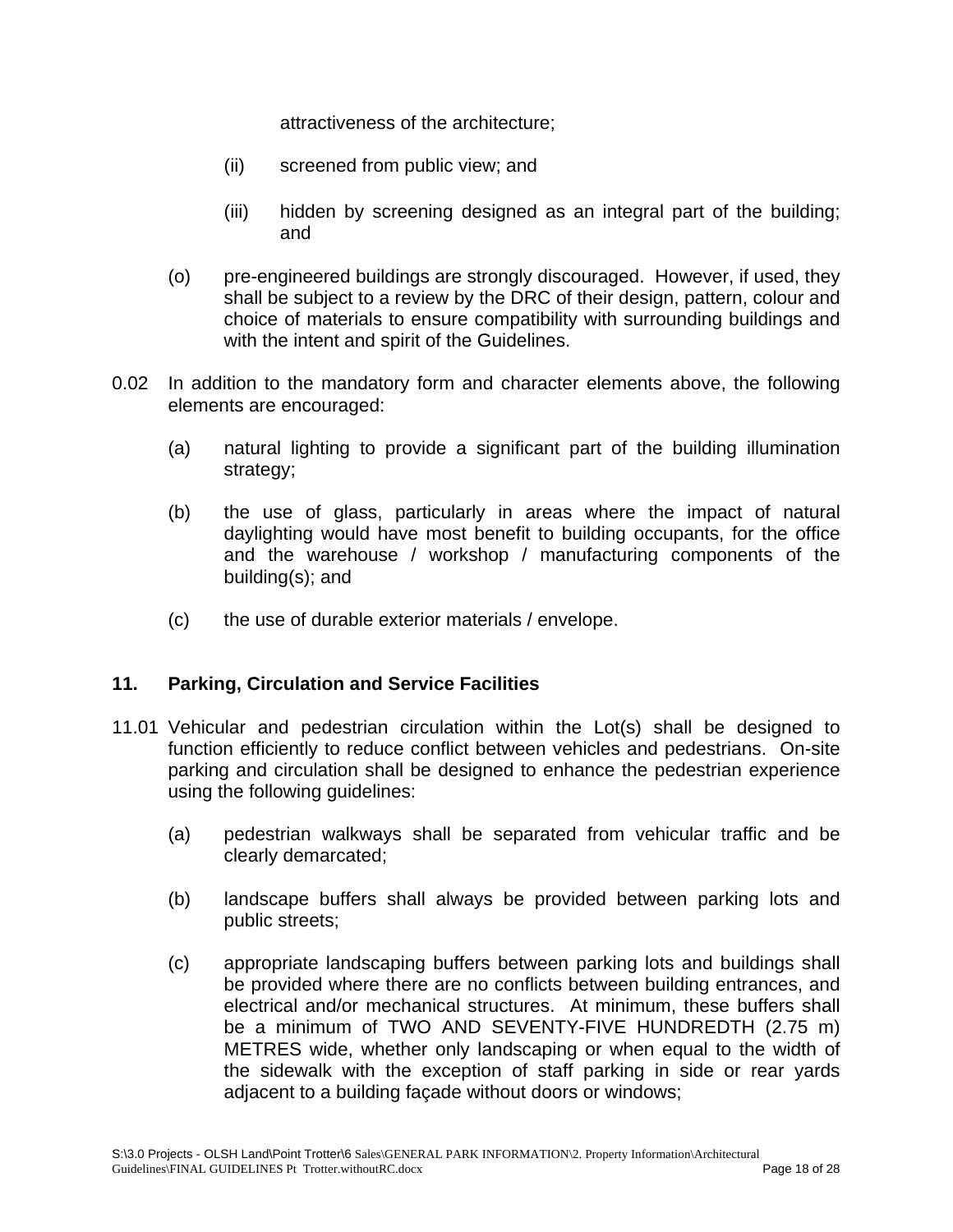- (d) no parking shall be permitted closer than ONE AND TWO TENTH (1.2 m) METRES from an interior property line, and only when wheel stops are provided to prevent overhang onto the ONE AND TWO TENTH (1.2 m) METRE yard;
- (e) all roads provided in Point Trotter I will have an integral concrete curb and gutter. It shall be the responsibility of the Proponent(s) to provide curbcuts for their entrance driveways. Proposed entrance driveways will match existing curb and road pavement grades and design, and/or, comply with The City of Calgary's standards; and
- (f) adequate drainage shall be provided by the Proponent(s) in accordance with the overall drainage plan for Point Trotter I.

## **12. Service Facilities**

- 12.01 The visual impact of all service areas, which includes, but is not limited to, vehicular activity yards, garbage enclosures, outside storage, loading and receiving areas, at-grade or roof-top mechanical equipment, shall be minimized. The basic guidelines are outlined as follows:
	- (a) all service areas shall be designed and located so as to be visually screened from public thoroughfares;
	- (b) all service areas shall be integrated with the building character and constructed of the same materials used on the principal building(s);
	- (c) loading and receiving areas shall not face the street. Any exceptions are to be approved by the DRC, at its sole discretion;
	- (d) all loading dock configurations shall be approved by the DRC;
	- (e) garbage storage facilities shall be compatible with and / or finished with the same predominant exterior material(s) as the principal building(s);
	- (f) garbage storage facilities shall be screened from view of any street;
	- (g) any outside product display shall be limited to items of equipment, product or process produced and / or sold by the business or industry on the Lot(s); and
	- (h) fence improvements shall be provided to screen the storage or yard areas from the street.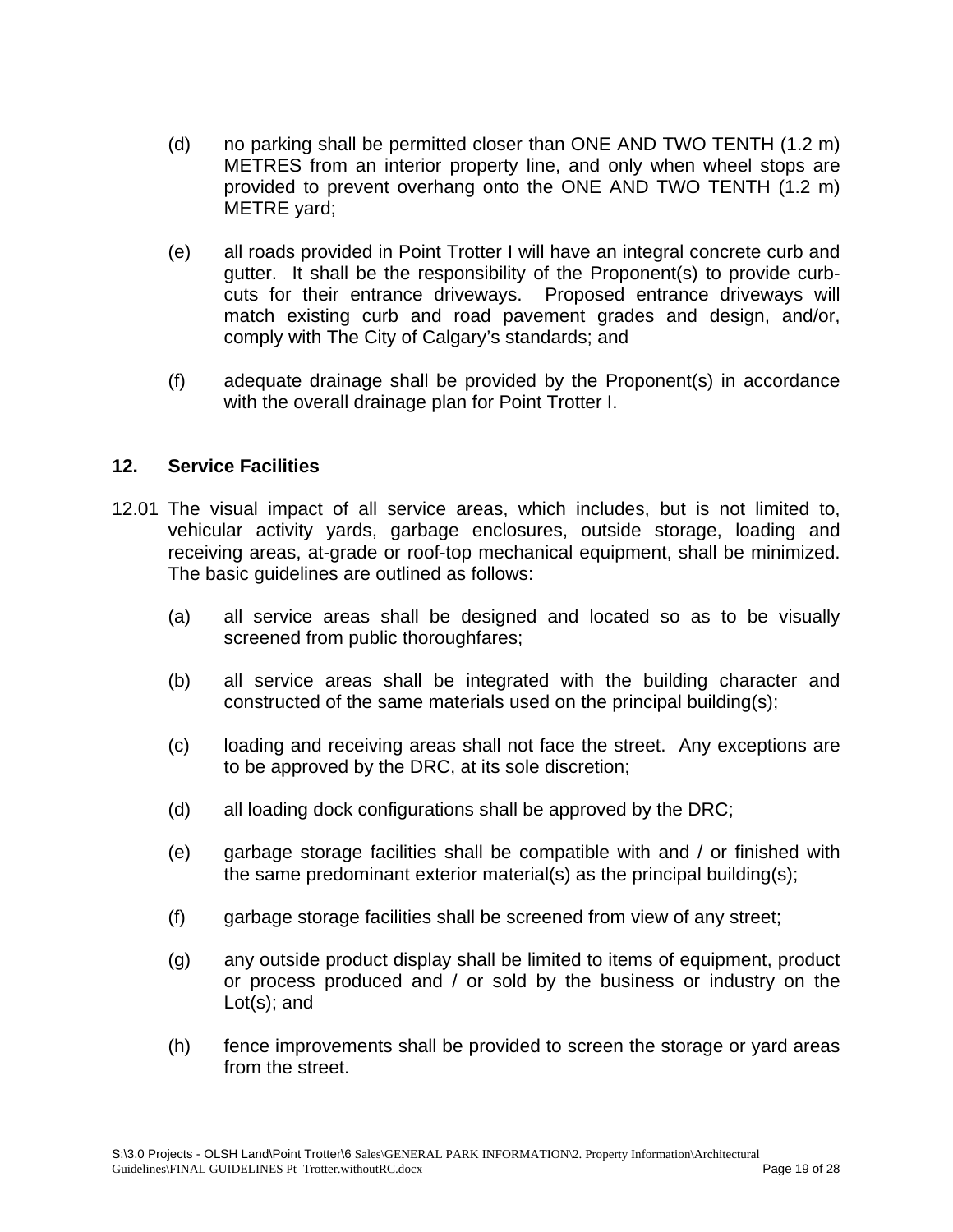## **13. Landscaping**

- 13.01 The general intent is for the Proponent(s) to predominantly use drought resistant, indigenous species for all landscaping planted to create a simplified yet strong naturalized landscape environment which complements the buildings and streets. A limited planting palette with strategic layout of the plant species will strengthen this intent. Winter appearance should be considered and species chosen appropriately.
- 13.02 Where landscaping is used to provide screening, coverage shall be retained on a year-round basis.
- 13.03 Landscaping treatment is intended to provide a consistent and continuous treatment from lot to lot and shall therefore provide a degree of visual continuity throughout Point Trotter I. All open site areas without parking, storage, circulation, or buildings principally within, but not limited to, the front, side, and rear yard setback areas shall be planted and landscaped according to an approved plan.
- 13.04 The Proponent(s) is to refer to the following guidelines when it comes to landscaping the Lot(s):
	- (a) only drought-resistant, and preferably indigenous, grasses and plants shall be used for all Lot(s). Preference shall be given to indigenous species. The Proponent(s) shall provide the DRC appropriate documentation to indicate the proposed landscaping meets the landscaping intent;
	- (b) total landscaping shall be at least SIXTY (60.0%) PERCENT living plant material that meets or exceeds Canadian Nursery Trades Association Standards and Specifications. Decorative sandstone boulders, wood / bark mulch, and river rock, may also be incorporated to enhance the design, but these shall not replace the living plant material;
	- (c) proper maintenance and landscaping shall be the responsibility of the owner of the Lot(s);
	- (d) boulevard ground-cover landscaping from the edge of the road to the property line shall be installed by the Proponent(s) and will be maintained by the Lot(s) owner from the installation date;
	- (e) all landscaping within the property line of each Lot(s) and also the City boulevard, is solely the responsibility of the Proponent(s), and shall be constructed to the standards and specifications of The City of Calgary, Parks Department;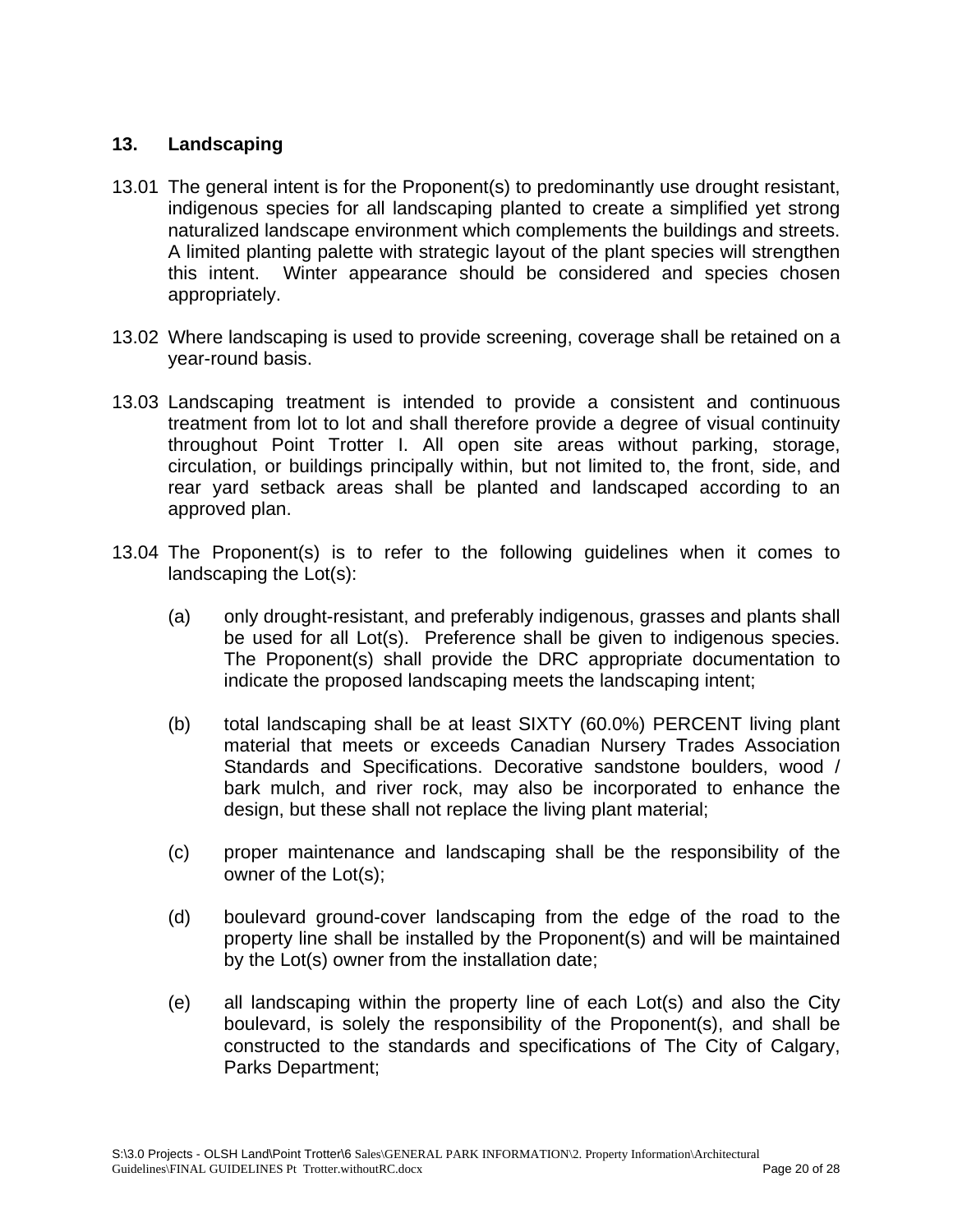- (f) landscaped islands and peninsulas shall be a minimum of ONE AND SEVENTY-FIVE HUNDREDTH (1.75 m) METRES wide and shall be provided for every TEN (10) parking stalls A major shade tree shall be planted in each peninsula, and a minimum of two shade trees shall be planted in each island. No parking stall row shall end without a landscaped island or peninsula;
- (g) deciduous trees shall have a minimum calliper of FIFTY (50.0 mm) MILLIMETRES and at least FIFTY (50.0%) PERCENT of the provided deciduous trees shall have a minimum calliper of SEVENTY (75.0 mm) MILLIMETRES at the time of planting;
- (h) perimeter landscaping shall be provided to minimize runoff, promote infiltration, and reduce heat islands;
- (i) perimeter landscaping shall transition or integrate with the landscaping of adjacent Lot(s) to create streetscape continuity;
- (j) landscaped areas fronting a street shall be designed to create a continuity of landscaped areas with adjacent Lot(s);
- (k) landscape areas on Lot(s) shall be concentrated or clustered to avoid sparse tree plantings and create functional green spaces;
- (l) plants shall be chosen that reduce the need for maintenance and pesticide use; and
- (m) plants shall be native to the area (as identified on the native plant list available from the Development Authority), include a combination of groundcover, shrubs and trees, and be planted to provide a multi-storey vegetative community that is hardy and drought-tolerant.
- 13.05 The Proponent(s) is encouraged to refer to the following guidelines when it comes to landscaping the Lot(s):
	- (a) mechanical equipment should not be located within the front yard setback between the building(s) and the public rights-of-way;
	- (b) trees and shrubs should be planted to protect buildings from prevailing winter winds and the summer sun, intercept precipitation, reduce surface heating, enhance appearance and protect pedestrians from the elements;
	- (c) plants that do not require irrigation, but which can survive well on available rain water, and naturalized grasses should be used; and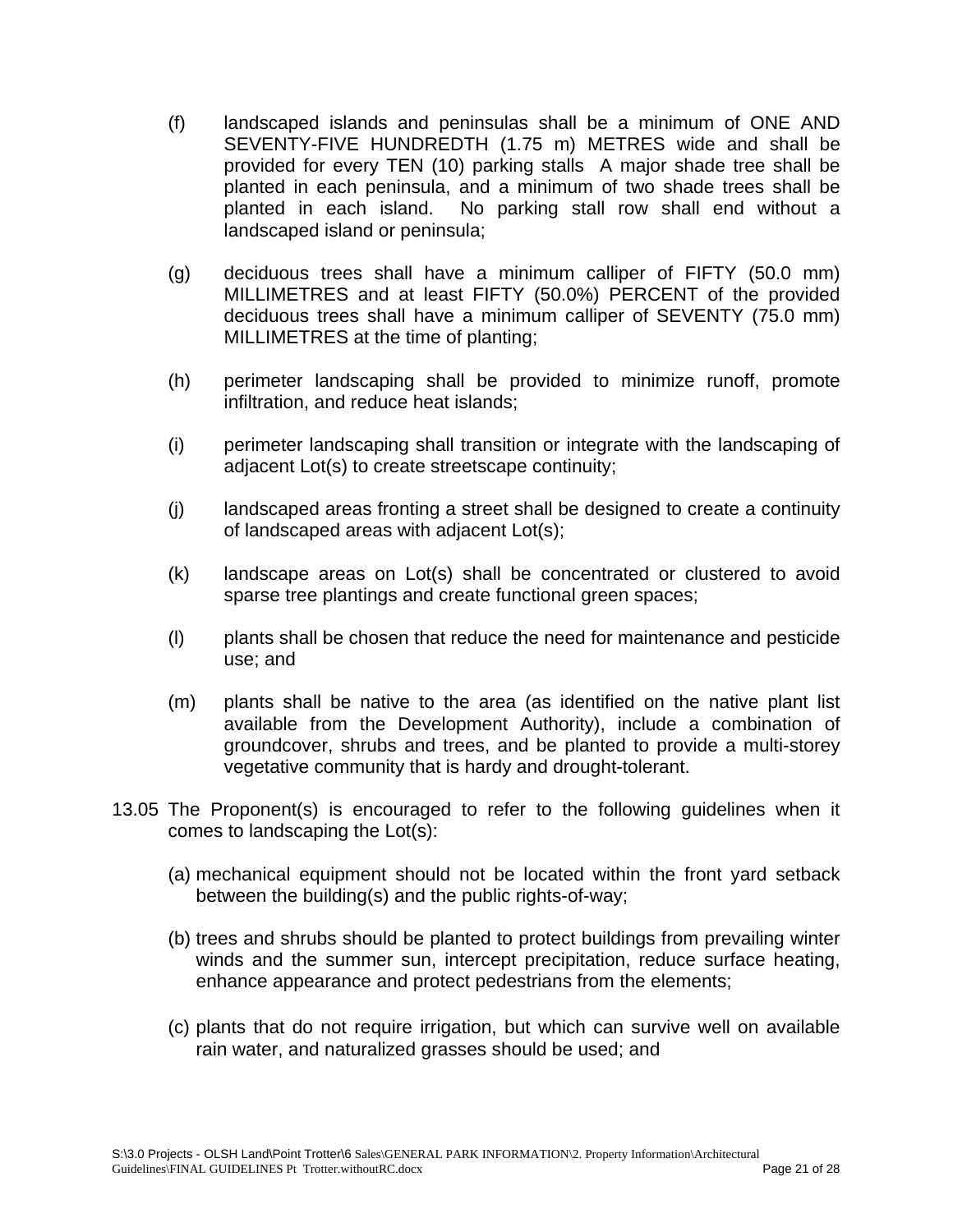(d) climate controlled irrigation should be incorporated to minimize water demands.

### **14. Signage**

- 14.01 In general, signage will be utilized as an additional unifying element within Point Trotter I to provide a sense of continuity and community within the development. The Proponent(s) shall use the following guidelines when dealing with signage in Point Trotter I:
	- (a) the only signs that shall be permitted on any building site are those indicating the name, address, and type of business(es) which is (are) located and operating on the Lot(s);
	- (b) third party advertising, other advertising devices and any other signs, shall not be permitted within Point Trotter I; and
	- (c) all site signs and their proposed locations must be approved by the DRC. This includes any subsequent signage application(s) after the DRC approval has been given for the initial DP application.

## **15. Lighting**

- 15.01 Integrated and controlled ground-mounted or complementary up-down wall-wash lighting of buildings will be the only type of lighting permitted. Where lighting fixtures are attached to the building, the design and colour of the fixture will be compatible with the building. Floodlighting which causes light spillage and glare shall not be permitted.
- 15.02 The lighting of buildings and their surroundings shall provide for safety and security on the building site. Lighting should be used to accent entrances, façade features, and to illuminate parking areas with lighting levels which promote a sense of safety.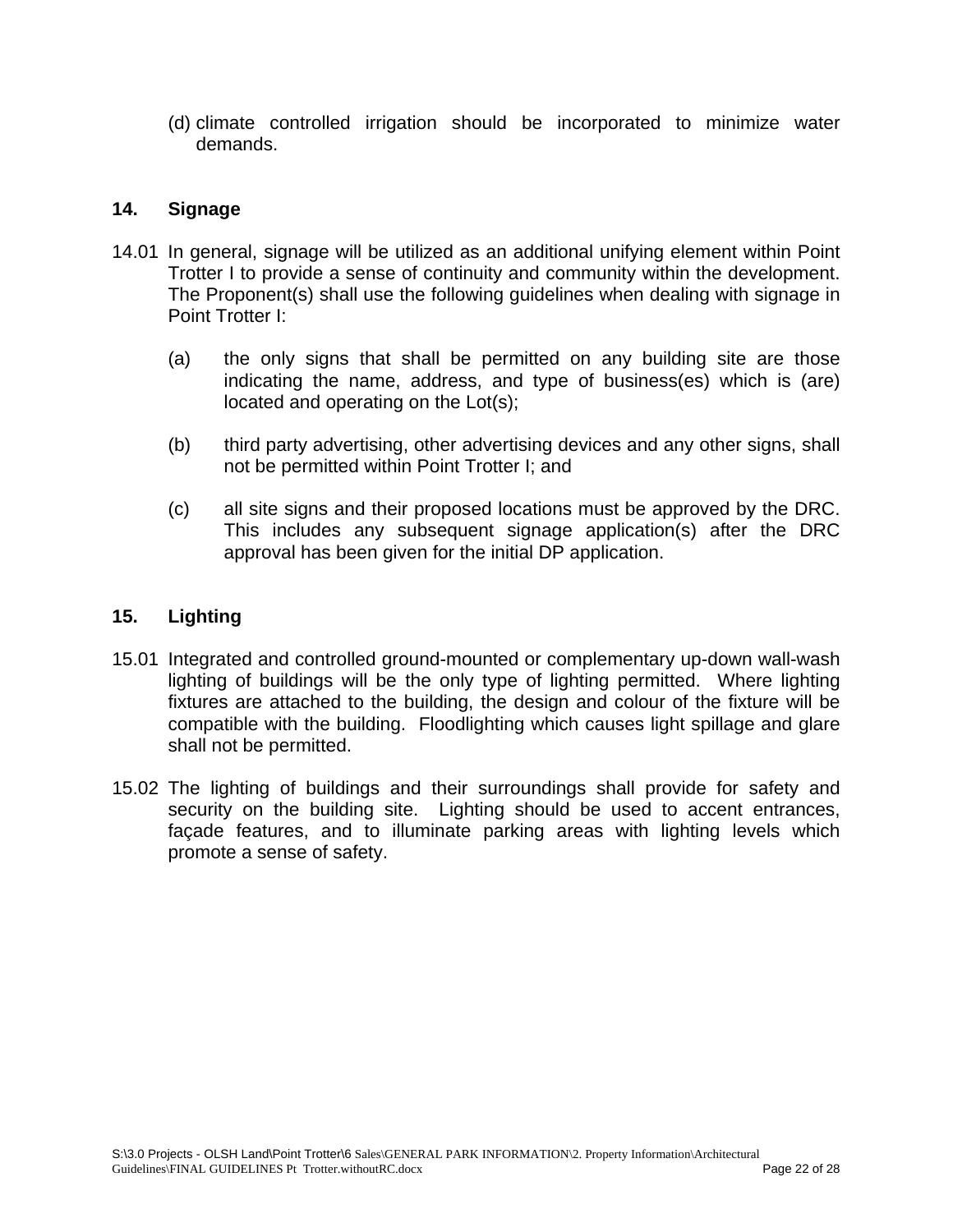# **APPENDIX "A" LOT(S)**

### LEGAL DESCRIPTIONS:

- 1. DESCRIPTIVE PLAN 1211097; BLOCK 1; LOT 17 EXCEPTING THEREOUT ALL MINES AND MINERALS
- 2. DESCRIPTIVE PLAN 1211097; BLOCK 2; LOT 18 EXCEPTING THEREOUT ALL MINES AND MINERALS
- 3. PLAN 1310585; BLOCK 1; LOT 18, 19, 20, 21, 22, EXCEPTING THEREOUT ALL MINES AND MINERALS
- 4. PLAN 1211094; BLOCK 2; LOT 6, EXCEPTING THEREOUT ALL MINES AND MINERALS
- 5. PLAN 1310585; BLOCK 2; LOT 19, 20, 21, 22, 23, 24, 25, EXCEPTING THEREOUT ALL MINES AND MINERALS
- 6. PLAN 1211094; BLOCK 3; LOT 1, 2, 3, 4, 5, 8, 9, 10, 11, 12, 13, 14, 15, EXCEPTING THEREOUT ALL MINES AND MINERALS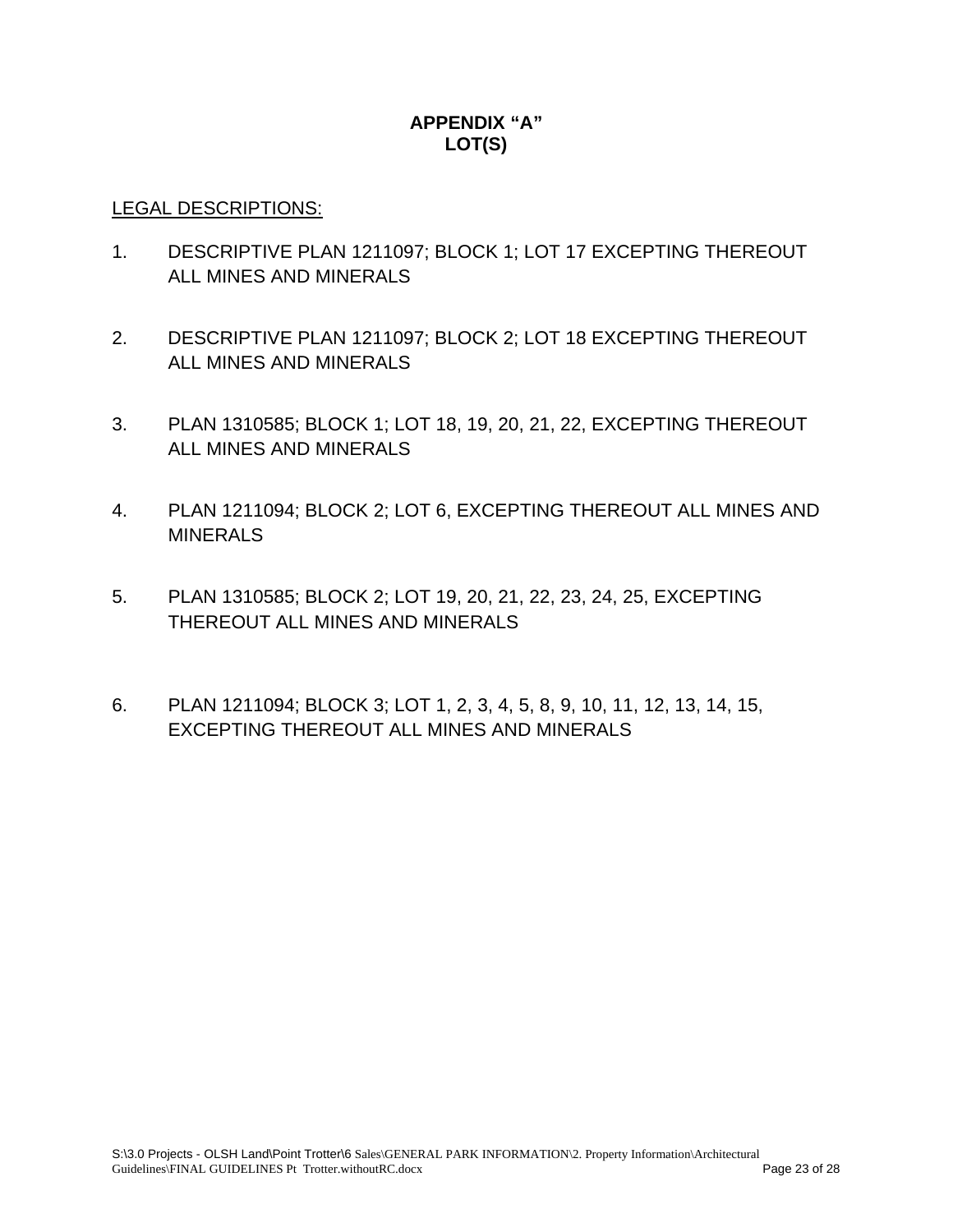## **SCHEDULE "C"**

## **SERVIENT LANDS**

- 1. PLAN 1211094 BLOCK 2 LOT 6 EXCEPTING THEREOUT ALL MINES AND MINERALS
- 2. PLAN 1211094 BLOCK 3 LOT 1 EXCEPTING THEREOUT ALL MINES AND MINERALS
- 3. PLAN 1211094 BLOCK 3 LOT 2 EXCEPTING THEREOUT ALL MINES AND MINERALS
- 4. PLAN 1211094 BLOCK 3 LOT 3 EXCEPTING THEREOUT ALL MINES AND MINERALS
- 5. PLAN 1211094 BLOCK 3 LOT 4 EXCEPTING THEREOUT ALL MINES AND MINERALS
- 6. PLAN 1211094 BLOCK 3 LOT 5 EXCEPTING THEREOUT ALL MINES AND MINERALS
- 7. PLAN 1211094 BLOCK 3 LOT 8 EXCEPTING THEREOUT ALL MINES AND MINERALS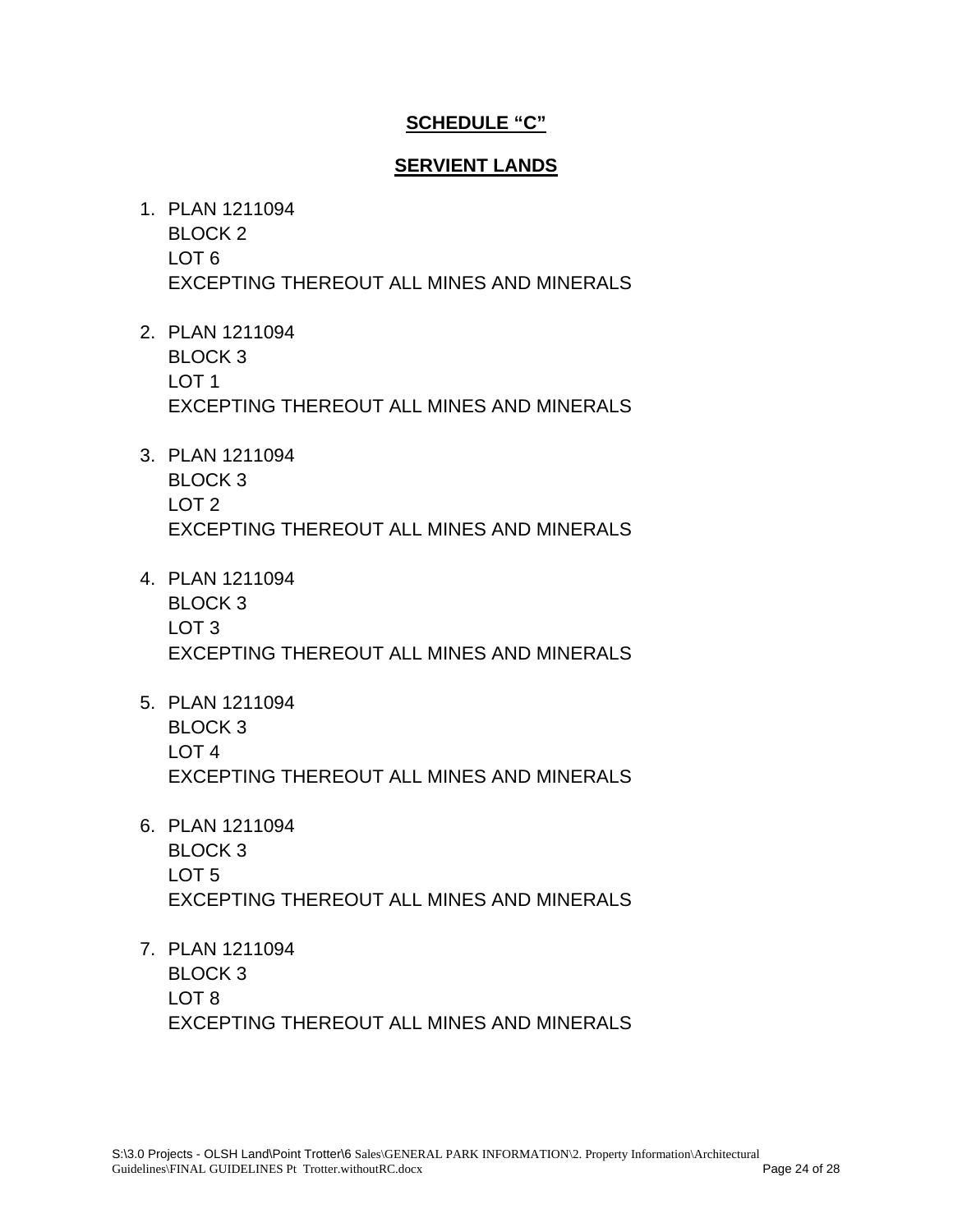- 8. PLAN 1211094 BLOCK 3 LOT 9 EXCEPTING THEREOUT ALL MINES AND MINERALS
- 9. PLAN 1211094 BLOCK 3 LOT 10 EXCEPTING THEREOUT ALL MINES AND MINERALS
- 10. PLAN 1211094

BLOCK 3 LOT 11 EXCEPTING THEREOUT ALL MINES AND MINERALS

- 11. PLAN 1211094 BLOCK 3 LOT 12 EXCEPTING THEREOUT ALL MINES AND MINERALS
- 12. PLAN 1211094

BLOCK 3 LOT 13 EXCEPTING THEREOUT ALL MINES AND MINERALS

- 13. PLAN 1211094 BLOCK 3 LOT 14 EXCEPTING THEREOUT ALL MINES AND MINERALS
- 14. PLAN 1211094 BLOCK 3 LOT 15 EXCEPTING THEREOUT ALL MINES AND MINERALS
- 15. DESCRIPTIVE PLAN 1211097 BLOCK 1 LOT 17 EXCEPTING THEREOUT ALL MINES AND MINERALS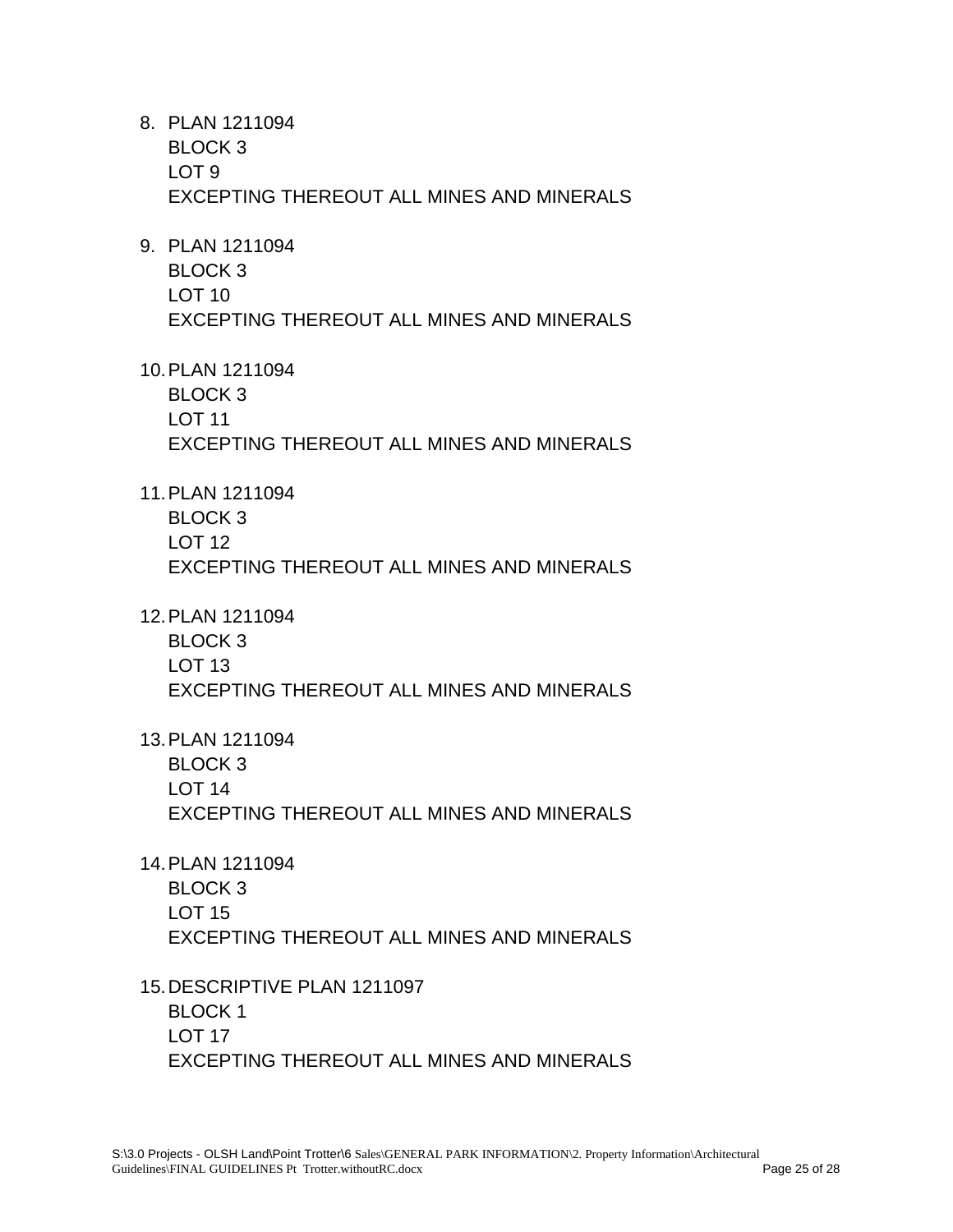16. DESCRIPTIVE PLAN 1211097 BLOCK 2 LOT 18 EXCEPTING THEREOUT ALL MINES AND MINERALS

17. PLAN 1310585

BLOCK 1 LOT 18 EXCEPTING THEREOUT ALL MINES AND MINERALS

18. PLAN 1310585

BLOCK 1 LOT 19 EXCEPTING THEREOUT ALL MINES AND MINERALS

19. PLAN 1310585 BLOCK 1 LOT 20 EXCEPTING THEREOUT ALL MINES AND MINERALS

20. PLAN 1310585

BLOCK 1 LOT 21 EXCEPTING THEREOUT ALL MINES AND MINERALS

21. PLAN 1310585 BLOCK 1 LOT 22 EXCEPTING THEREOUT ALL MINES AND MINERALS

22. PLAN 1310585 BLOCK 2 LOT 19 EXCEPTING THEREOUT ALL MINES AND MINERALS

23. PLAN 1310585 BLOCK 2 LOT 20 EXCEPTING THEREOUT ALL MINES AND MINERALS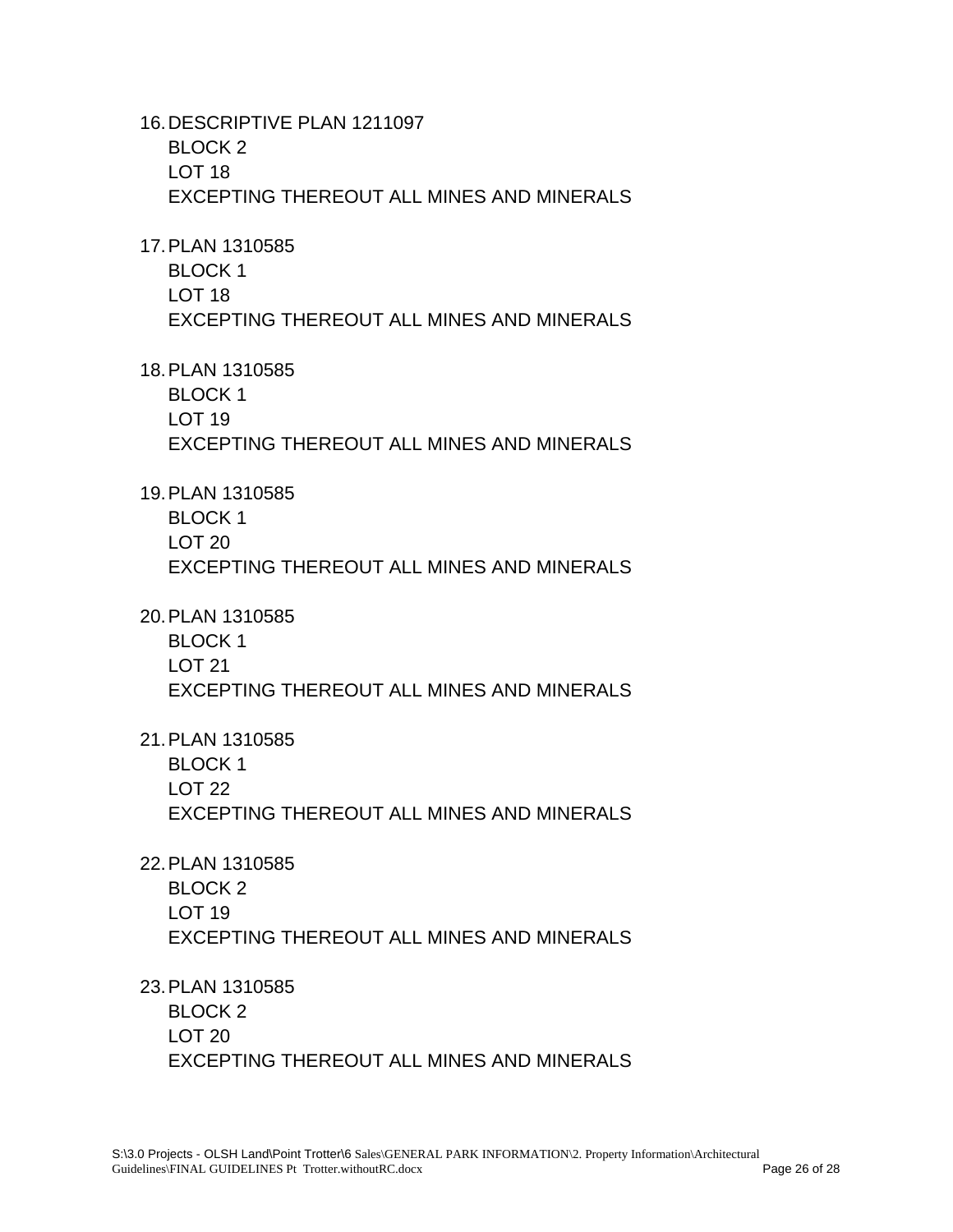24. PLAN 1310585 BLOCK 2 LOT 21 EXCEPTING THEREOUT ALL MINES AND MINERALS

25. PLAN 1310585

BLOCK 2 LOT 22 EXCEPTING THEREOUT ALL MINES AND MINERALS

26. PLAN 1310585

BLOCK 2 LOT 23 EXCEPTING THEREOUT ALL MINES AND MINERALS

27. PLAN 1310585 BLOCK 2 LOT 24 EXCEPTING THEREOUT ALL MINES AND MINERALS

28. PLAN 1310585

BLOCK 2 LOT 25 EXCEPTING THEREOUT ALL MINES AND MINERALS

*[the remainder of this page intentionally left blank]*